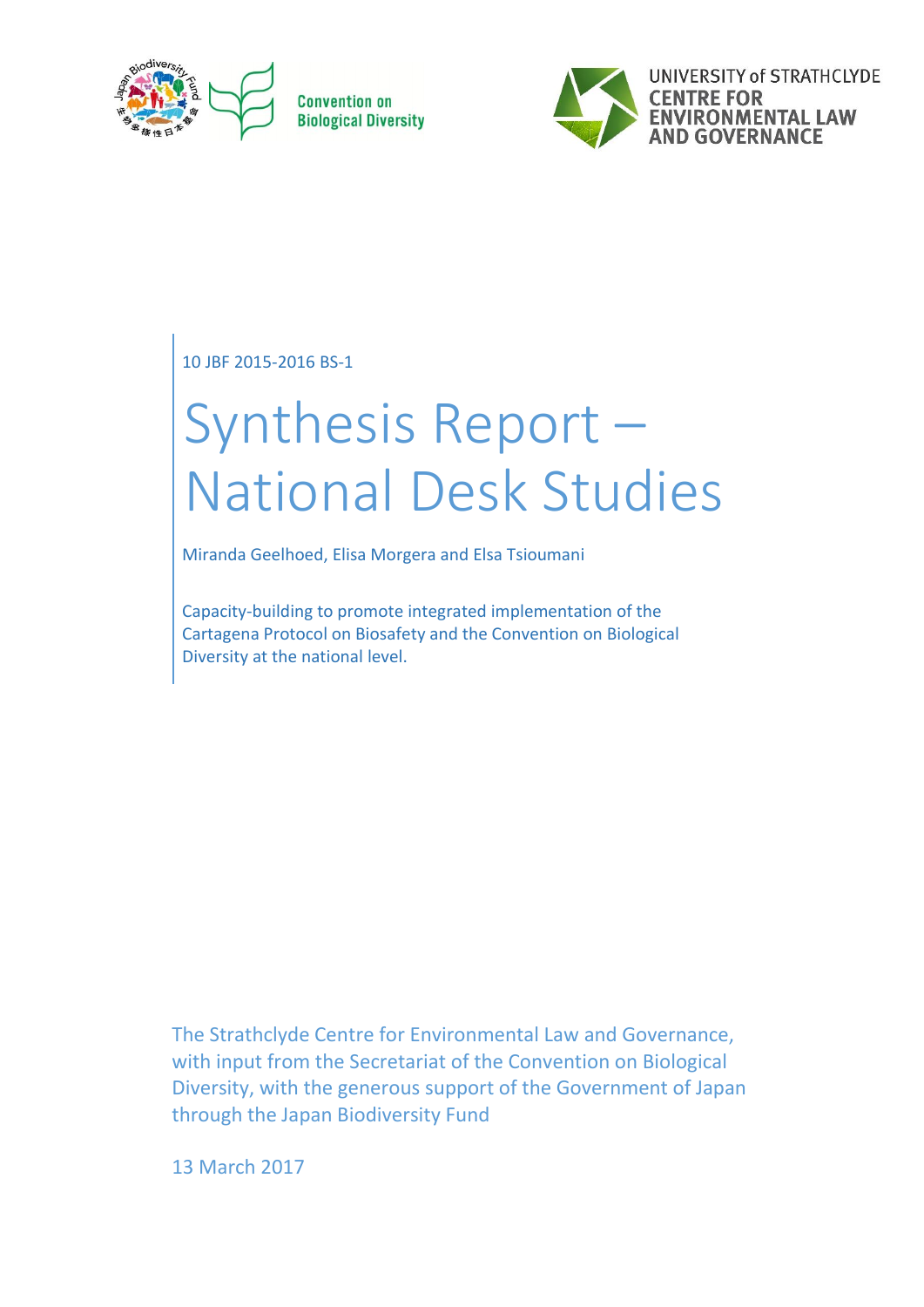# 1 Table of Contents

| $\overline{2}$ |           |  |
|----------------|-----------|--|
| 3              |           |  |
| 4              |           |  |
|                | 4.1       |  |
|                | А.        |  |
|                | <b>B.</b> |  |
|                | C.        |  |
|                | 4.2       |  |
|                | Α.        |  |
|                | <b>B.</b> |  |
|                | C.        |  |
|                | 4.3       |  |
|                | А.        |  |
|                | <b>B.</b> |  |
|                | C.        |  |
|                | 4.4       |  |
|                | А.        |  |
|                | <b>B.</b> |  |
|                | C.        |  |
|                | 4.5       |  |
|                | А.        |  |
|                | <b>B.</b> |  |
|                | C.        |  |
|                | 4.6       |  |
|                | А.        |  |
|                | В.        |  |
|                | C.        |  |
|                | 4.7       |  |
|                | Α.        |  |
|                | <b>B.</b> |  |
|                | C.        |  |
|                | 4.8       |  |
|                | А.        |  |
|                | В.        |  |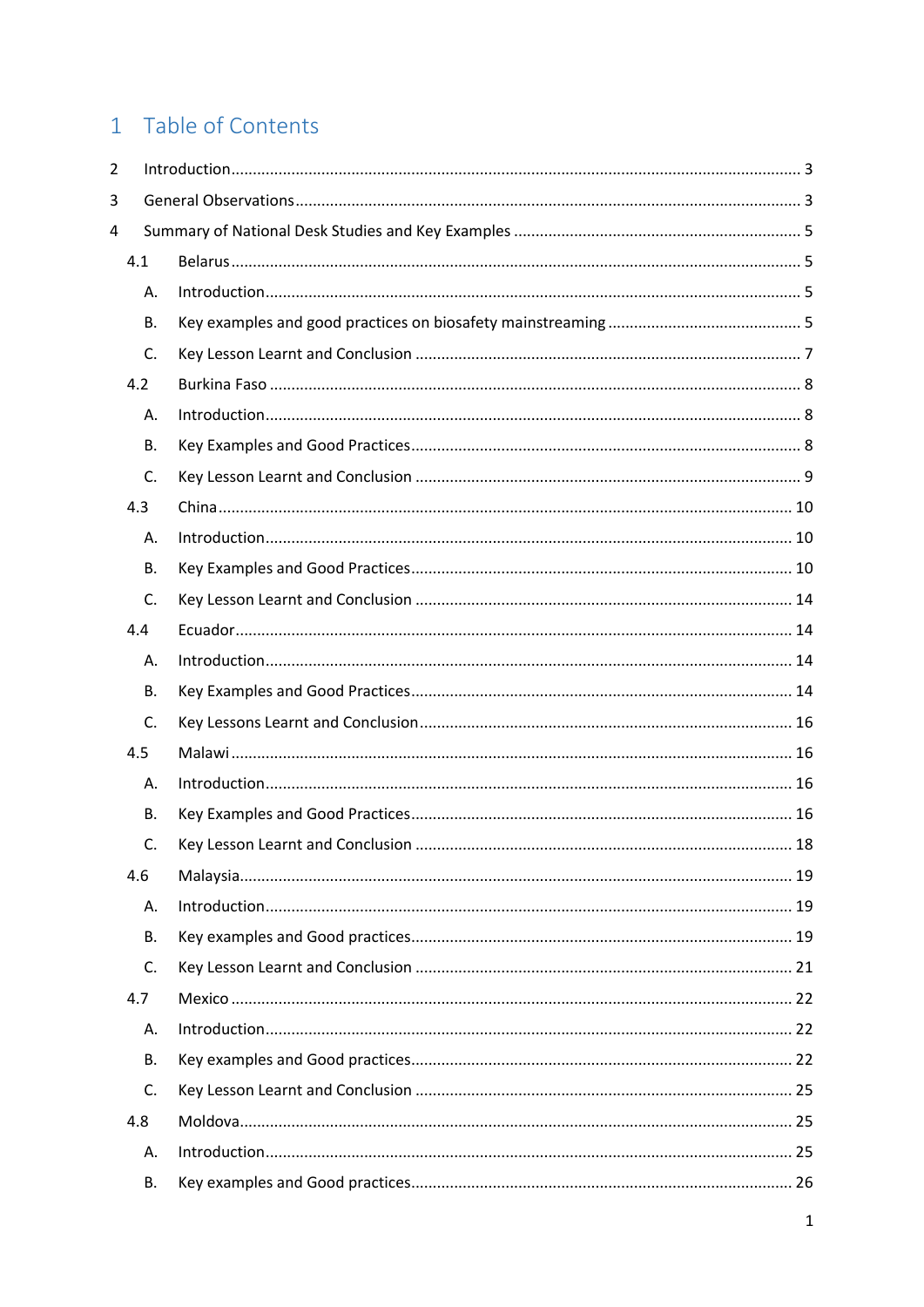|    | C.        |  |
|----|-----------|--|
|    | 4.9       |  |
|    |           |  |
|    | <b>B.</b> |  |
|    |           |  |
| 5. |           |  |
| 6. |           |  |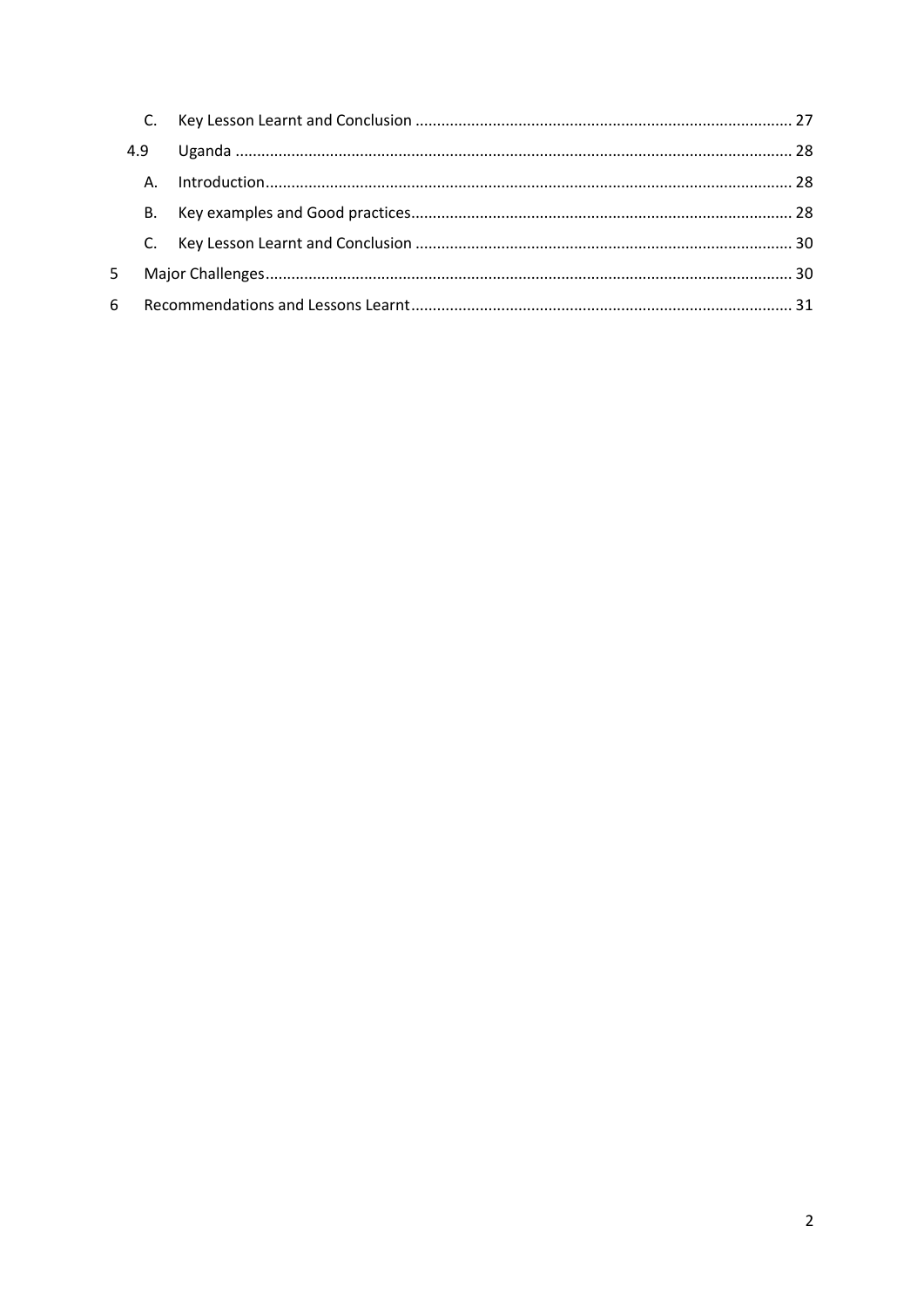# <span id="page-3-0"></span>2 Introduction

This report provides a synthesis of the desk studies prepared by nine pilot countries (Belarus, Burkina Faso, China, Ecuador, Malaysia, Malawi, Mexico, Republic of Moldova, Uganda) within the framework of the project 'Capacity-building to promote integrated implementation of the Cartagena Protocol on Biosafety and the Convention on Biological Diversity at the national level'. The project aims to strengthen the capacity of the nine pilot countries to develop and test practical measures to promote the integrated implementation of the Cartagena Protocol on Biosafety (CPB) and the Convention on Biological Diversity (CBD) and to mainstream biosafety into national biodiversity strategies and action plans (NBSAPs) and other sectoral and cross-sectoral legislation, policies and institutional frameworks. In their national desk study, each pilot country provides an overview of the national legal, policy and institutional framework relevant to biosafety and an analysis of the extent to which these frameworks address biosafety. The desk studies also provide an analysis of lessons learnt, remaining gaps, as well as recommendations to improve the mainstreaming of biosafety in existing frameworks. The project was implemented from February to December 2016 with the financial support of the Government of Japan, through the Japan Biodiversity Fund.<sup>1</sup>

This synthesis report is structured in the following way:

- 1. Introduction
- 2. General observations on the national biosafety frameworks of the pilot countries
- 3. Summaries of the national desk studies, **including key examples, good practices and lessons learnt on biosafety mainstreaming.**
- 4. Common challenges encountered by the pilot countries.
- 5. Recommendations to further improve the mainstreaming of biosafety.
- 6. Conclusions

This synthesis report provides a short description of each of the desk studies, focusing on good practices and key examples provided, lessons learnt and conclusions. In section 4, a general description of the main challenges to biosafety mainstreaming is presented. Section 5 provides a final overview of the main recommendations and lessons learnt from the different desk studies. The summary descriptions have been prepared by the University of Strathclyde, Centre for Environmental Law and Governance, $^2$  and were further elaborated and completed by the pilot countries.

Drawing on the results of the national desk studies and on additional information provided, the Secretariat of the Convention on Biological Diversity (SCBD), in cooperation with the University of Strathclyde, Centre for Environmental Law and Governance, is preparing an e-learning module and a toolkit for capacity building on mainstreaming biosafety into NBSAPs and other cross-sectoral and sectoral legislation, policies and institutional frameworks. The e-learning module and toolkit are expected to be made available in the spring of 2017 on the CBD e-learning platform.<sup>3</sup>

# <span id="page-3-1"></span>3 General Observations

Seven out of 9 pilot countries report to have biosafety-specific legislation. Such legislation may, among other things, provide for: the establishment and mandate of biosafety-specific institutions

1

 $1$  For the purpose of this synthesis report, additional information was obtained from pilot countries during a global workshop organized in the context of the project and in follow-up exchanges, where necessary.

<sup>2</sup> [http://www.strath.ac.uk/research/strathclydecentreenvironmentallawgovernance/.](http://www.strath.ac.uk/research/strathclydecentreenvironmentallawgovernance/)

<sup>&</sup>lt;sup>3</sup> https://scbd.unssc.org/.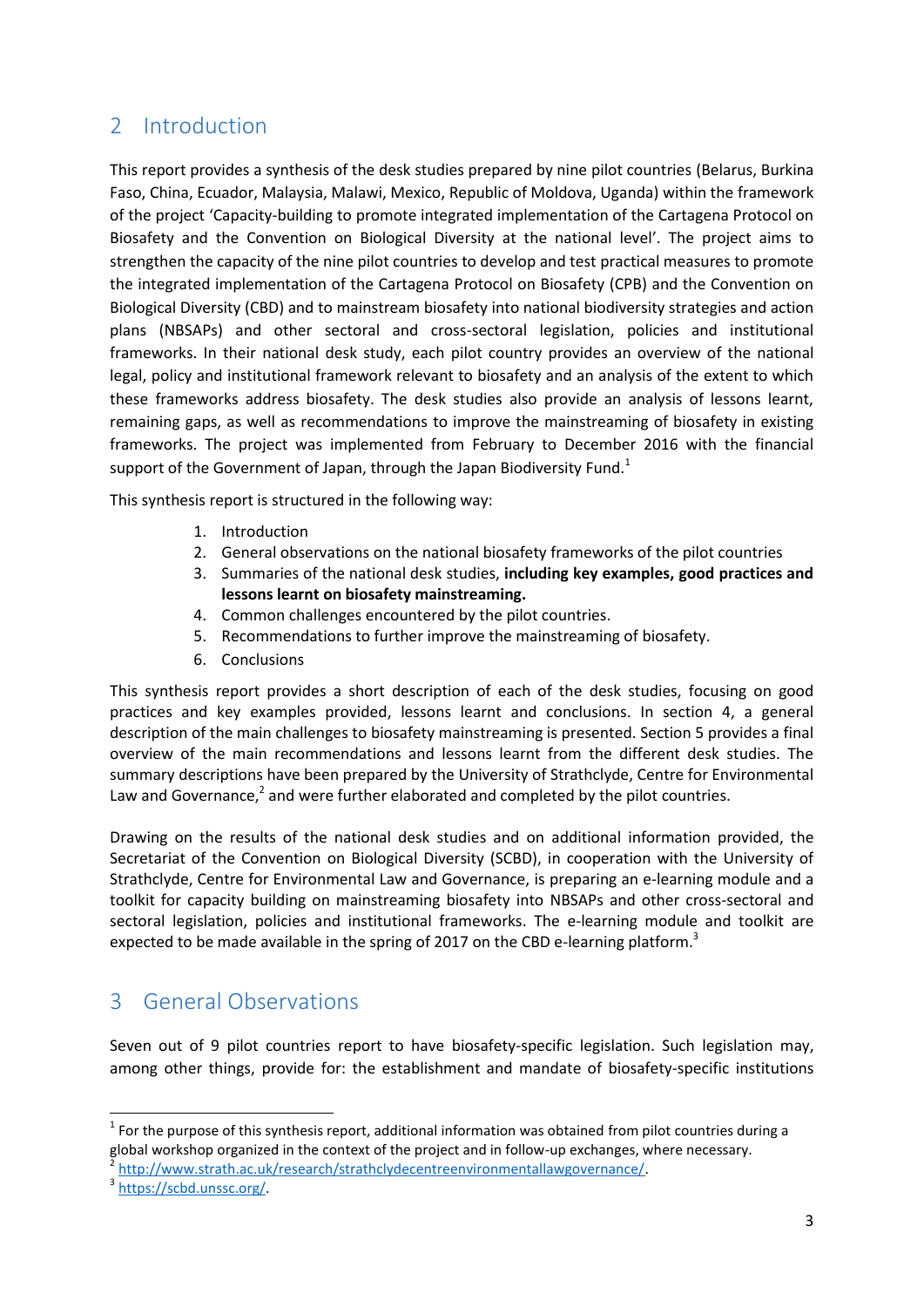(e.g. the *National Coordination Biosafety Centre* in Belarus and *the Biosafety Committee of Agricultural LMOs* in China); authorization procedures (including risk assessment and management) for the import and export, the intentional introduction into the environment or the contained use of living modified organisms (LMOs) (e.g. *Ley de Bioseguridad de Organismos Genéticamente Modificados* in Mexico); public participation and liability (e.g. *The Biosafety Act 2002* in Malawi); and packaging and labelling (e.g. *The National Biosafety Law* in Moldova). The two pilot countries that do not yet have biosafety-specific legislation in place, Ecuador and Uganda, report to be developing draft legislation (the proposed *Law and Regulation on Biosafety* in Ecuador and the draft *National Biotechnology and Biosafety Bill 2012* in Uganda respectively). The desk studies identify efforts by countries to improve their national legal framework for biosafety, putting in place functioning biosafety legislation where there is none, improving biosafety legislation in cases it is not considered effective or comprehensive, and improving implementation of specific aspects, such as risk assessment and risk management. In general, they indicate to be engaging in efforts to bring legislation in line with international obligations and notably the Cartagena Protocol.

The desk studies seem to suggest that some pilot countries, to varying degrees, are primarily focusing on implementation of the Cartagena Protocol on Biosafety in general and consider mainstreaming as a second step in the implementation process. Some countries acknowledge that general implementation efforts can contribute to mainstreaming. Of particular interest in this regard is Ecuador's work on the Proposal for a *Law and Regulation on Biosafety*, which, in addition to providing consolidated, biosafety-specific regulations, also provides "legal support to the integral managing of LMOs biosafety in the country, with guidelines for analysis under a multi-sectoral and multidisciplinary approach."

The desk studies identify a broad range of relevant legislation and policies which could be used for biosafety mainstreaming. Examples of cross-sectoral mainstreaming cover legislation and policies in the fields of biodiversity, notably NBSAPs, environmental protection more generally, trade and customs, consumer protection, public awareness and participation, sustainable development, international cooperation, climate change, and general civil, administrative and criminal law (liability, enforcement and penalties). Examples of sectoral mainstreaming include legislation and policies in the fields of agriculture, food, land use, health care, forestry, fisheries, energy and mining, academia and research. Although the desk studies identify a large number of potential legal, policy and institutional instruments that could be used to mainstream biosafety (entry points), only few of these are reported to have successfully been used for mainstreaming biosafety. It appears that mainstreaming practices are still at a modest level and have been particularly focused on legislation and policies in the field of biodiversity and the environment, agriculture and health, with few examples of mainstreaming in other areas.

Examples regarding biosafety mainstreaming into institutional frameworks in particular focused on the inclusion of government representatives from sectoral and cross-sectoral departments in biosafety-specific institutions (e.g. *Comisión Intersecretarial de Bioseguridad de los Organismos Genéticamente Modificados* in Mexico and the *National Biosafety Commission* in Ecuador) and, conversely, on the inclusion of biosafety experts in cross-sectoral institutional frameworks (e.g. the *task team* for the revision of Malawi's NBSAP).

It must be noted, however, that many sectoral and cross-sectoral instruments of relevance mentioned in the desk studies pre-date the Cartagena Protocol and the development of national biosafety frameworks. The amendment of these sectoral and cross-sectoral instruments depends on multiple interests and factors.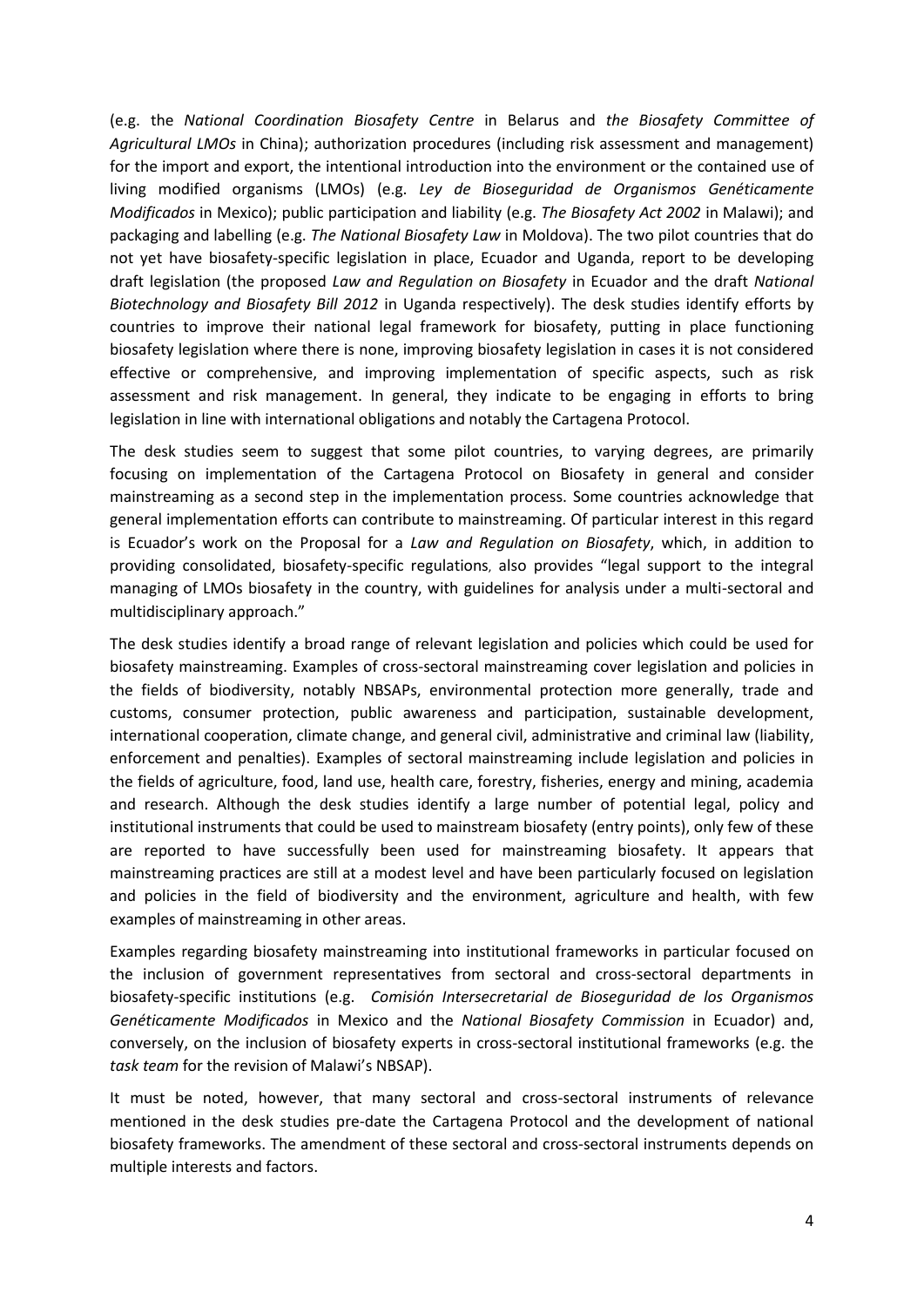# <span id="page-5-0"></span>4 Summary of National Desk Studies and Key Examples

This section provides a summary of the approach and content of the national desk studies, in light of the terms of reference of the project. The summaries of the national desk studies below (in alphabetical order) are not intended to provide an all-inclusive overview, but are meant to identify particular areas of focus, key examples, best practices and lessons learnt.

# <span id="page-5-1"></span>4.1 Belarus

# <span id="page-5-2"></span>A. Introduction

Belarus has provided a comprehensive overview of its biosafety legislation, notably its Law on Safety in Genetic Engineering Activity (2006), which was jointly developed and implemented by the Ministry of Natural Resources and Environmental Protection, the Ministry of Health, the Ministry of Agriculture and Food, the National Co-ordination Biosafety Centre, the National Centre of Legislation and Legal Research and subordinated authorities to the relevant ministries. Aspects of implementation of biosafety regulations discussed in the report, including those falling under the scope of the Cartagena Protocol, cover, among others, the establishment of biosafety institutions and procedures on import, contained use and deliberate release of LMOs, public awareness and participation, and information exchange through the Biosafety Clearing House.

# <span id="page-5-3"></span>B. Key examples and good practices on biosafety mainstreaming

# *Cross-Sectoral and Sectoral Entry Points*

Belarus has taken a cooperative and consultative approach to the development and implementation of its regulatory framework on LMOs that seeks to implement the Cartagena Protocol. This has allowed for extensive mainstreaming into cross-sectoral and sectoral legislation and policies, as the responsible ministries identified mainstreaming as a prerequisite to secure implementation.

Examples can be found across the board, and include sectoral laws and policies: the Law On Cooperation of the Republic of Belarus and International Organizations (2002 – International Cooperation) which provides for a liaison with the SCBD, the Law on some issues of provision of information to consumers on food raw material and food products (2005 – Consumer Protection), with provisions on LMO labelling, the Resolution on some Issues related to Sanitary and Epidemiological Welfare of Population (2006 – Health), with a list of products which are potentially dangerous to life and health, including LMOs, as well as some provisions of the Administrative Violation Code of the Republic of Belarus (2003 – Administrative Law) and the Criminal Code of the Republic of Belarus (1999 – Criminal Law) which provide for specific sanctions for violations of legislation on LMOs.

# *National Coordination Biosafety Centre: Scientific Information and Advice*

The National Coordination Biosafety Centre (NCBC) was established in 1998 under the aegis of the Institute of Genetics and Cytology of the National Academy of Sciences (NAS) of Belarus, which is the Supreme State Scientific Institution and the body for the coordination of all subjects involved in scientific research. The NCBC is the lead independent scientific institution of the country in the field of fundamental and applied research on transgenic organisms. It collects, analyzes and systematizes information on biosafety legislation and scientific investigations of biosafety issues, including field tests. Additionally, it often initiates meetings related to LMO issues, and training workshops and seminars for groups engaged in biosafety-related activity, such as LMO developers, biosafety experts,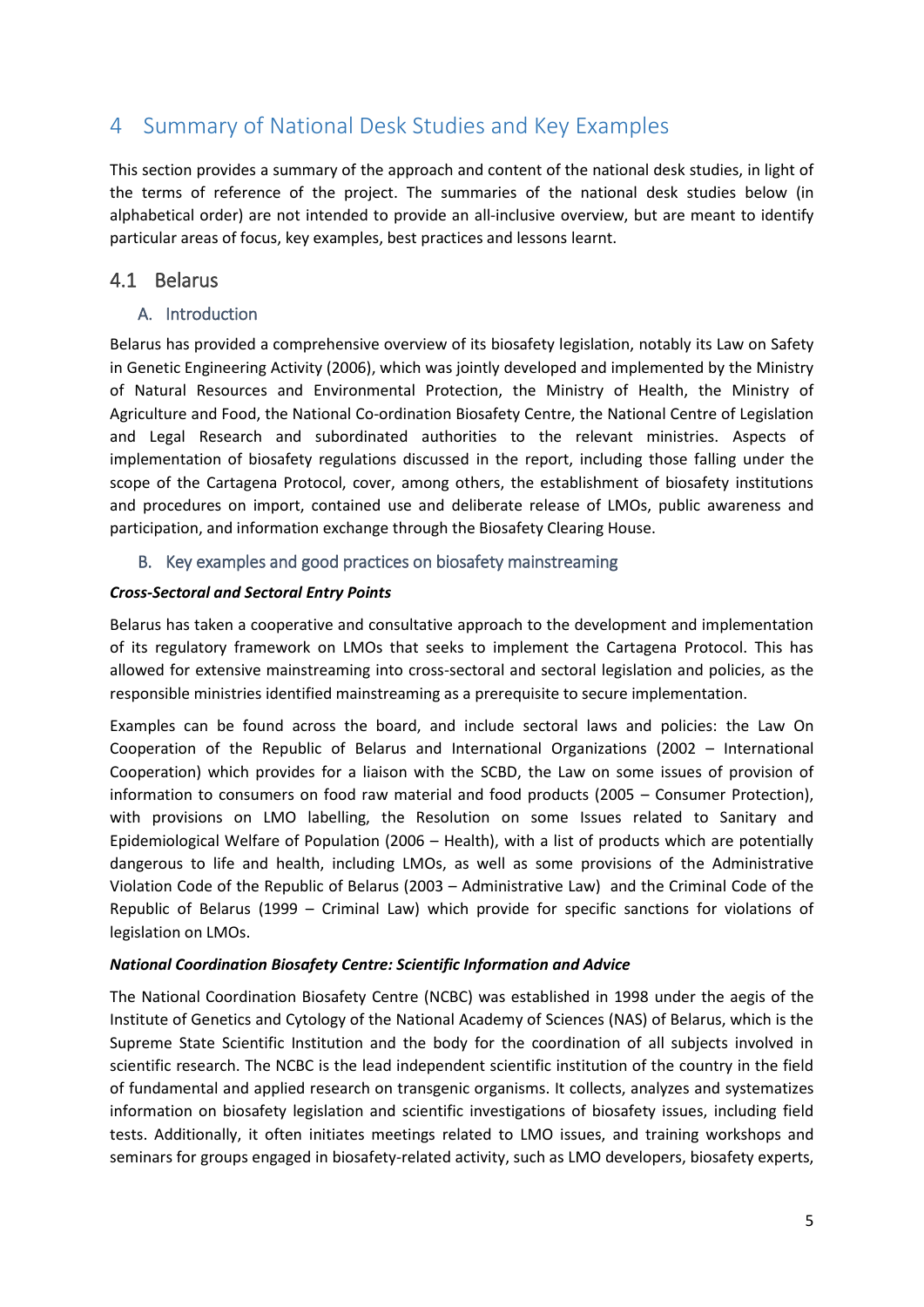staff members of the LMO Detection Laboratories and public associations, as well as the representatives of all relevant national government institutions.

Furthermore, according to the Resolution of the Council of Ministers № 963, 1998, the NCBC provides advice to ministries and other governmental bodies on draft legislation related to import and export and safe use of genetically engineered organisms and products, manuals for risk assessment and prevention, safety instructions for genetic engineering laboratories, as well as on bilateral, regional and international agreements.

#### *Inter-agency Expert Council: Cross-Sectoral Decision-Making Body*

The Inter-Agency Expert Council is the Expert Board on Biosafety decides upon the admissibility of LMOs for release into the environment. Although the Agency falls under the Ministry of Natural Resources and Environmental Protection, it also includes representatives from the Ministry of Agriculture and Food, different scientific institutions (e.g. the Republican Research Unitary Enterprise "Belarusian Research Centre "Ecology" of the Ministry of Natural Resources and Environmental Protection, the Institute of Genetics and Cytology, the Institute of Forest, the Institute of Microbiology, the Institute of Experimental Botany at the Academy of Sciences of Belarus, the Scientific and Practical Centre of Hygiene and the Republican Research and Practical Centre for Epidemiology and Microbiology of the Ministry of Health and other scientific institutes), the NCBC and the State Institute of Metrology. The Council uses the knowledge and experience from all these institutions to decide on applications and risk assessment and management, including the use of monitoring methods.

# *Tools for Mainstreaming: Databases, Border Control Standards, Guidelines, Pest Management and Research Funding*

Various tools for mainstreaming – legal or non-legal instruments that can complement or anticipate mainstreaming into entry points – were mentioned in Belarus' report and during the workshops.

One of the tasks of the National Coordination Biosafety Centre was the development of an electronic and automated National Information Databank, as an integral part of the National Biosafety Database, which is now available at: < biosafety.org.by>. The databank contains information on risk assessments and field trials, descriptions of varieties, a collection of laws and by-laws and educational materials.

By resolution of the State Customs Committee, a procedure for the submission of data, including a form, was developed for the intended import and export of LMOs. Laboratories for LMO detection are located in border regions and border control officers recognize their role as gatekeepers.

A set of voluntary standards for food safety and certification were developed within the context of the Eurasian Economic Union: The Technical Code of Practice on Food Products. Labelling Rules for Marking by the Label "Natural Product" (2008), and the Technical Regulations on Food Safety (2011) and the Technical Regulation on Food Products in Terms of their Labelling (2011). The standards aim to ensure uniformity across the customs union and are also used to implement legislative requirements regarding, for example, mandatory labelling of LMOs.

Similarly, international and national methodological guidelines for LMO risk assessment and standards for qualitative and quantitative detection help the implementation of the legal framework. The guidelines and standards are used by the 18 accredited laboratories that operate under the Ministry of Health, the Ministry of Agriculture and Food and the National Academy of Sciences.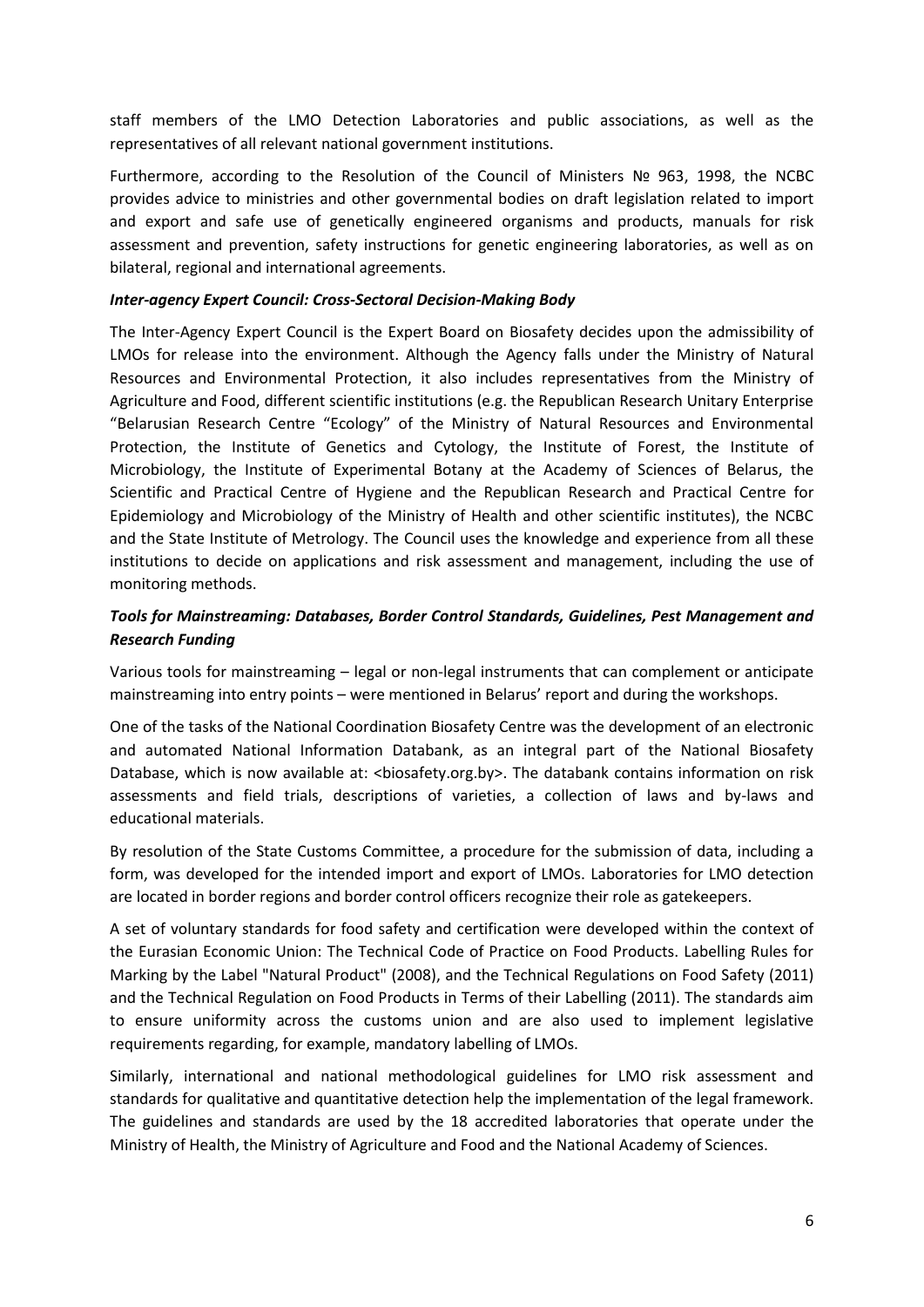Additionally, Belarus' Law on Quarantine and Plant Protection (2016), which imposes protection and quarantine measures for all plants for pest management, could be used for control of LMOs.

Biosafety considerations have also been included in research programs. The State Program 'Innovative Biotechnologies' 2010-2012, extended up to 2015, for example, included a sub-program on agricultural biotechnology, with a view to fostering biosafety research and in particular risk assessments. However, funding is distributed on a competitive basis and is not only targeted to risk assessments and biosafety, and the low number of research projects funded is considered a critical issue.

# *Public Awareness: Media Dissemination*

The NCBC uses media like radio and television to communicate on biosafety on a regular basis. It also publishes in journals, including its own journal 'Science and Innovations,' explaining matters regarding, for example, release of LMOs into the environment, public participation in accordance with national legislation, relevant organizations and access to information.

#### *Education: Conference on Education, Courses and Training Activities*

An International Conference on 'Experience Sharing in Public Education and Awareness of Biosafety Issues' was held in 2013, with the political support of the Deputy Minister of Natural Resources and Environmental Protection, the Director of the Institute of Genetics and Cytology of the National Academy of Sciences and the representative of the Secretariat of the Aarhus Convention.

The conference was a great opportunity for representatives of State bodies, non-governmental organizations and scientists to share experiences on biosafety-related issues, including public involvement. Belarusian practices that were highlighted included, for example, the organization of special courses upon request on GMO safety by NCBC, for primary, secondary, and tertiary education pupils, as well as graduate and postgraduate students, crop breeders, developers etc. For students at the Belarusian State University, a training course is organized by NCBC as part of the course on Microbiology. A special course on 'Genomics and Biotechnology' is organized at the Institute for of Scientific Personnel Training of the National Academy of Sciences, with a specific lecture on 'Genetically Modified Organisms and Biosafety'. All courses are organized in collaboration with the Aarhus Centre.

# <span id="page-7-0"></span>C. Key Lesson Learnt and Conclusion

The National Co-ordination Biosafety Centre, as an independent scientific institute, has proven to be an important instrument to promote implementation of the Cartagena Protocol, and has enabled mainstreaming efforts of government agencies, the scientific community and non-governmental organizations, as well as access to information on LMOs for citizens.

Furthermore, Belarus' mapping exercise and the organized roundtable, helped identify some priority entry points for further mainstreaming. These include, in particular, the Strategy for conservation and sustainable use of biological diversity for 2011-2020 and the Strategy for scientific and technological and innovation activity in the area of environmental protection and efficient use of natural resources for 2014-2015 and for the period up to 2025. Belarus identified how biosafety could be included into these documents, to further mainstreaming into related legislative fields.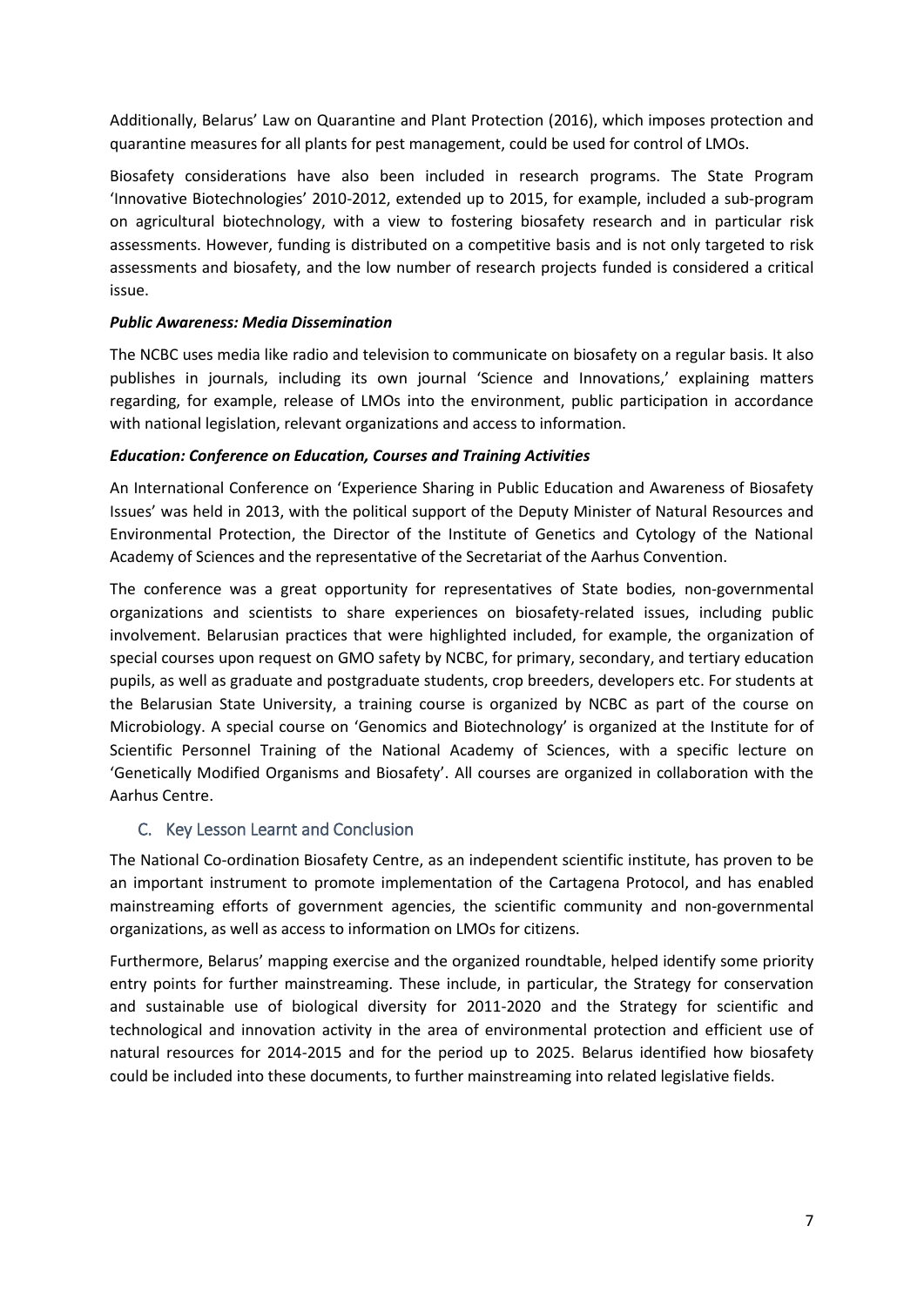# <span id="page-8-0"></span>4.2 Burkina Faso

# <span id="page-8-1"></span>A. Introduction

Burkina Faso has provided an extensive overview of legislation and policies related to biosafety mainstreaming, notably the 'Loi portant régime de sécurité en matière de biotechnologie' (2012) and the 'Décret portant règles nationales en matière de sécurité en biotechnologie' (2004). Mainstreaming practices are, however, still limited, and this is attributed to the fact that most other relevant legislation pre-dates the biosafety framework. Burkina Faso has recognized this gap and has identified and described in detail the necessary steps that it intends to take to integrate biosafety considerations into relevant legislation, including draft provisions and strategies for capacity building and resource mobilization.

# <span id="page-8-2"></span>B. Key Examples and Good Practices

# *Generating Political Support and Recognizing Opportunities for Mainstreaming*

In the 1990s Burkina Faso, as the region's largest producer of cotton, saw production threatened by droughts and pests. A solution was offered by a foreign producer of GM cotton, resistant to the most common pest, the bollworm. A trusted public-private partnership was created with Burkina Faso's agricultural research institute: the Institute of Environment and Agricultural Research. Openness was, furthermore, given from the very beginning as to the potential environmental risks involved. This allowed the Ministry of Research and Innovation, now in charge of biosafety, to put biosafety considerations on the agenda against the backdrop of the proposed production of BT cotton - which was commercially released in 2008 - and to communicate the significance of biosafety within the context of broader conservation and sustainable development discussions.

#### *Selecting Entry Points: Agro-Forestry and the Guidelines for Local Authorities*

Two examples of mainstreaming, adopted after the biosafety regime was developed, were provided in the desk study: the law on agro-forestry (loi d'orientation agro-sylvo-pastorale, halieutique et faunique) and the general code for local authorities (code général des collectivités territoriales). Burkina Faso's agro-forestry law provides for a legal State obligation, in cooperation with other actors, to ensure biosafety in the use of LMOs in agriculture, through constant assessment of their impacts on ecosystems, soil fertility, and human and animal health. The general code for local authorities sets out the main framework for decentralization, including the powers and authorities involved. The code provides local authorities with competences in the area of economic development and planning, and the responsibilities to implement them in line with broad guidance from the central government. Such competences include general biosafety-related considerations, linking them to regional spatial planning, the management of natural resources and economic development, although it is believed that the responsibilities of local authorities could have been set out more clearly and firmly.

Both pieces of legislation were developed by the respective ministries of Agriculture and Territorial Administration. Taking the example of the agro-forestry legislation, it was recognized from the very beginning that biosafety is a subject that had to be approached in an integrated manner, involving actors in the agriculture, forestry and animal resources sectors. The negotiations provided an avenue for the involvement of different actors in the law-making process and thus a forum for the Ministry of Research and Innovation in its capacity as the national biosafety agency to convince all stakeholders of the relevance of biosafety. Aiming for a cross-sectoral, legal instrument was, moreover, recognized as preferable in order to allow for continuous and maximum impacts, due to the binding and lasting nature of legislation (over policies) and the fact that further implementation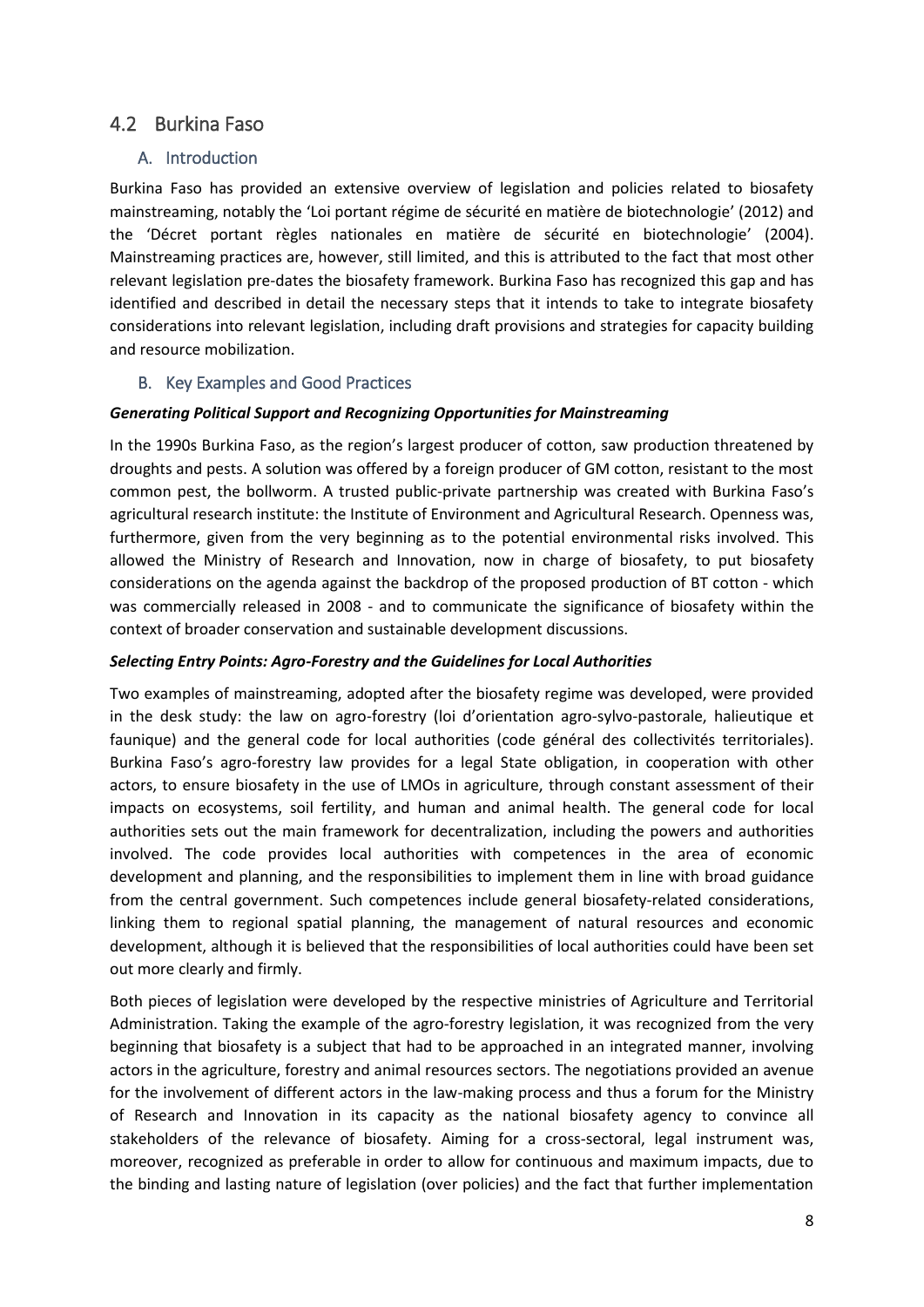would be necessary within the respective sectors (trickling-down effect). Indeed, a strategy paper and action plan are currently being developed to allow for efficient and effective implementation.

# *Tools: Regional Networks and Projects (within NEPAD and WAEMU) for Capacity Building*

The African Biosafety Network of Expertise (ABNE), falling under the New Partnership for Africa's Development (NEPAD), is a biosafety resource network for African regulators and policy makers. The overall goal of ABNE is to enhance the capacity of African countries to build functional biosafety regulatory systems. ABNE is a continent-wide service network that has buy-in from African governments and that fulfils the recommendation of the High-Level African Panel on Modern Biotechnology. ABNE's biosafety capacity building services target National Biosafety Committees (NBCs), Institutional Biosafety Committees (IBCs), Plant Quarantine Officers (PQs), and policy makers. Science-based biosafety information is shared with these groups, and with farmers and the media. The network draws on available expertise, resources and infrastructure, and develops capacity and linkages with institutions within Africa and globally.

Other capacity building initiatives were developed within the context of the West African Economic and Monetary Union (WAEMU).<sup>4</sup> From 2007 to 2013, the West Africa Regional Biosafety Project, mainly funded through GEF and WAEMU, was run. The project comprises the following components: adoption and dissemination of regional methodologies to assess and manage risks, the establishment of a national reference laboratory with a regional dimension for biosafety in Burkina Faso, the development and implementation of a regional biosafety framework and the adoption of capacity building activities. The biosafety laboratory was established in Burkina Faso with a loan from the World Bank. Eight additional laboratories were set up with funds from WAEMU, creating a network led by the national laboratory of Burkina Faso. Furthermore, consultations are currently ongoing to extent the biosafety framework to 17 countries by mid-2017.

#### *Cross-Sectoral Monitoring Body: National Observatory on Biosecurity*

The National Observatory on Biosafety (Observatoire National de Biosécurité) ensures the implementation of monitoring and surveillance systems linked to the use of GMOs in terms of their health, nutritional, agricultural, ethical, socio-economic and environmental risks. It alerts and advises the National Biosafety Agency (l'Agence nationale de biosécurité) on such risks. Additionally, the Observatory provides for public awareness raising, information and education activities.

The Observatory has 33 members, ensuring a cross-sectoral membership. 20 are ministry representatives, coming from the Prime Minister office, and the Ministry of Scientific Research, Higher Education, Health, Agriculture, Water, Animal Resources, Justice, Territorial Administration, Culture, Defense, Finance, Trade, Human Rights, Advancement of Women and Gender, Communication, the Economic and Social Council, and the National Biosafety Agency. 12 representatives come from civil society: consumer organizations, environmental NGOs, biotechnology, agricultural, health and livestock associations, traditional and customary chieftainship, human rights associations, economic operators, religious denominations, and communication associations.

<span id="page-9-0"></span>The Observatory has a permanent secretariat in the Ministry of Research and Innovation.

# C. Key Lesson Learnt and Conclusion

**.** 

Burkina Faso has found that the successful regulation of biosafety and the taking of first mainstreaming steps was the result of circumstances promoting adoption of modern biotechnology

 $<sup>4</sup>$  WAEMU members are: Benin, Burkina Faso, Cote d'Ivoire, Guinea-Bissau, Mali, Niger, Senegal and Togo.</sup>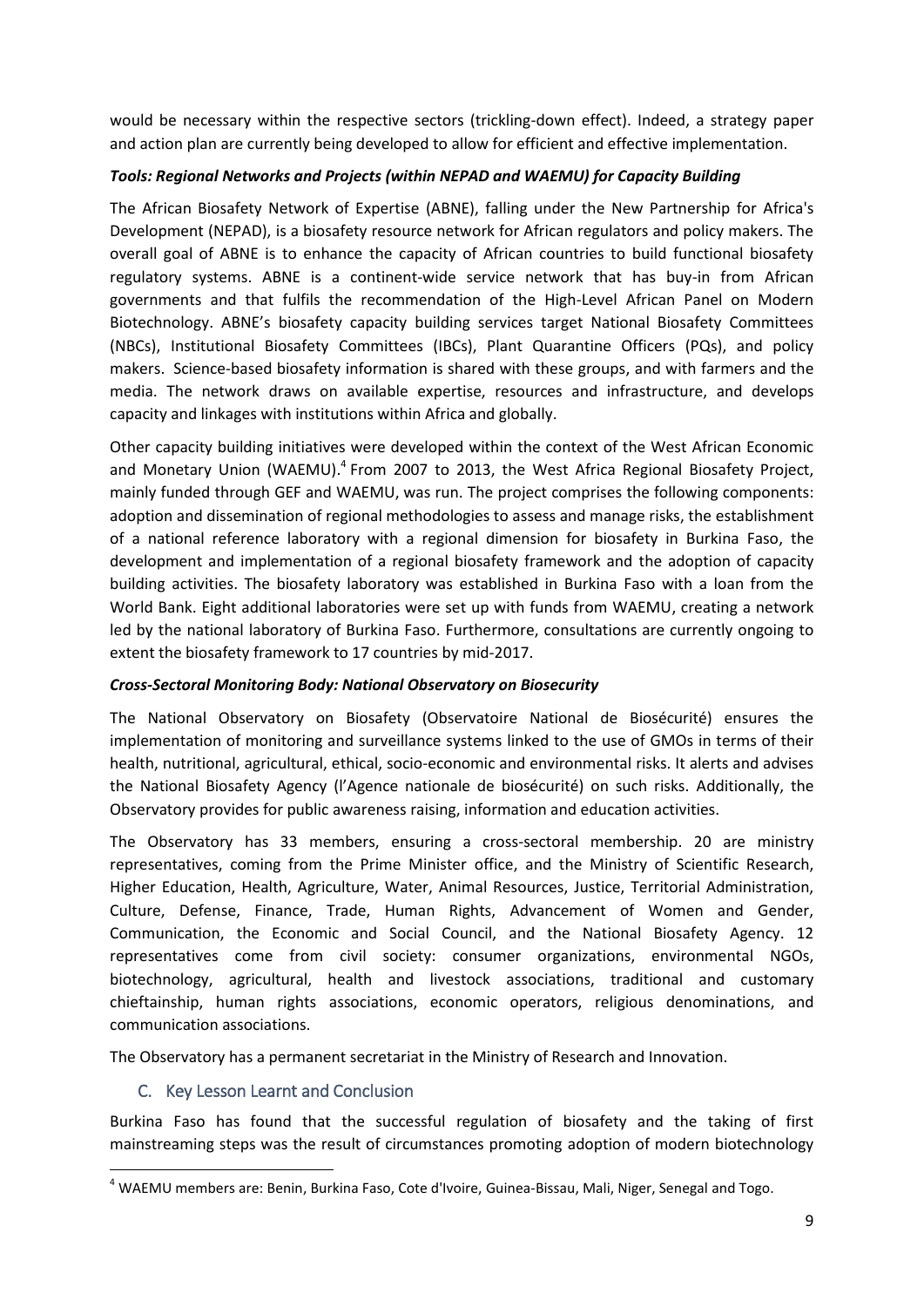in the country, combined with the existence of a functional institutional framework and the allocation of sufficient resources.

Mainstreaming efforts are still ongoing. The activities under this project highlighted the need for development of a national biosafety strategy to guide further action. Steps are taken to move biosafety and biosafety mainstreaming up on the agenda of the Ministry of Finance and at WAEMU/ECOWAS level, and to mobilize more resources from existing GEF and other international funds. A 'Green economy' vision of the new government is also recognized and seized as an opportunity to integrate biosafety in sustainable development agendas. However, Burkina Faso recognizes that mainstreaming efforts are only a first step and that operational guidelines and commitments to implementation are needed to make integration efforts a success.

# <span id="page-10-0"></span>4.3 China

# <span id="page-10-1"></span>A. Introduction

China's desk study provides an outline of China's well-developed system of biosafety legislation, including the Regulations on Administration of Agricultural Genetically Modified Organisms Safety and the Regulation on Inspection and Quarantine of Import and Export of Genetically Modified Products. Examples of mainstreaming into legislation and policies are not distinguished as such, but some references in cross-sectoral and sectoral legislation and policies can be found. With biosafety aspects being included in the National Biodiversity Conservation Strategy and Action Plan (2011- 2030) and the Plan for Major Programme of Biological Diversity Conservation (2014-2020), it is expected that mainstreaming of biosafety will be taken to the next level. Of particular interest is, furthermore, China's experience with cross-sectoral institutions and platforms for cooperation.

# B. Key Examples and Good Practices

# <span id="page-10-2"></span>*An Overarching Framework: NBSAP and the Major Programme of Biological Diversity Conservation*

Reviewed and adopted by a State Council executive meeting, China's National Biodiversity Conservation Strategy and Action Plan (2011-2030) was issued by the Ministry of Environmental Protection. The document identifies LMO management as a priority area of work and lists the following strategic tasks related to LMOs: advancing research on environmental release, risk assessment and environmental impact assessment of LMOs, and improving related technical standards and regulations. The NBSAP's Implementation Plan for a Major Programme of Biological Diversity Conservation (2014-2020) was approved by the National Committee of Biodiversity Conservation (NCBC) with the allocation of 70 million USD. Its implementation involves 100 institutions, including ministries, universities, research institutes, local governments and local communities. Mainstreaming biosafety was included in the capacity building part.

Additionally, and supported by the NCBC, local governments issued their own biodiversity conservation strategies, which include LMOs management. For example, in Shandong Province, LMO safety assessment and development of LMO inspection methods and monitoring techniques are priority actions. Four priority projects have been set up, which consider research and development techniques, standards, equipment for LMOs sampling, detecting and tracing, monitoring and risk management techniques for environmental release, commercialization, import and export, precaution measures and safe treatment of LMOs. As part of these projects, pilot studies address evaluation, detection and monitoring methods of LMOs, and establishment of detecting and tracing systems on transgenic aquatic organisms and feed in the provincial context. Tianjin has asked for strengthened monitoring and entry-exit inspection and quarantine of LMOs. Ningxia Hui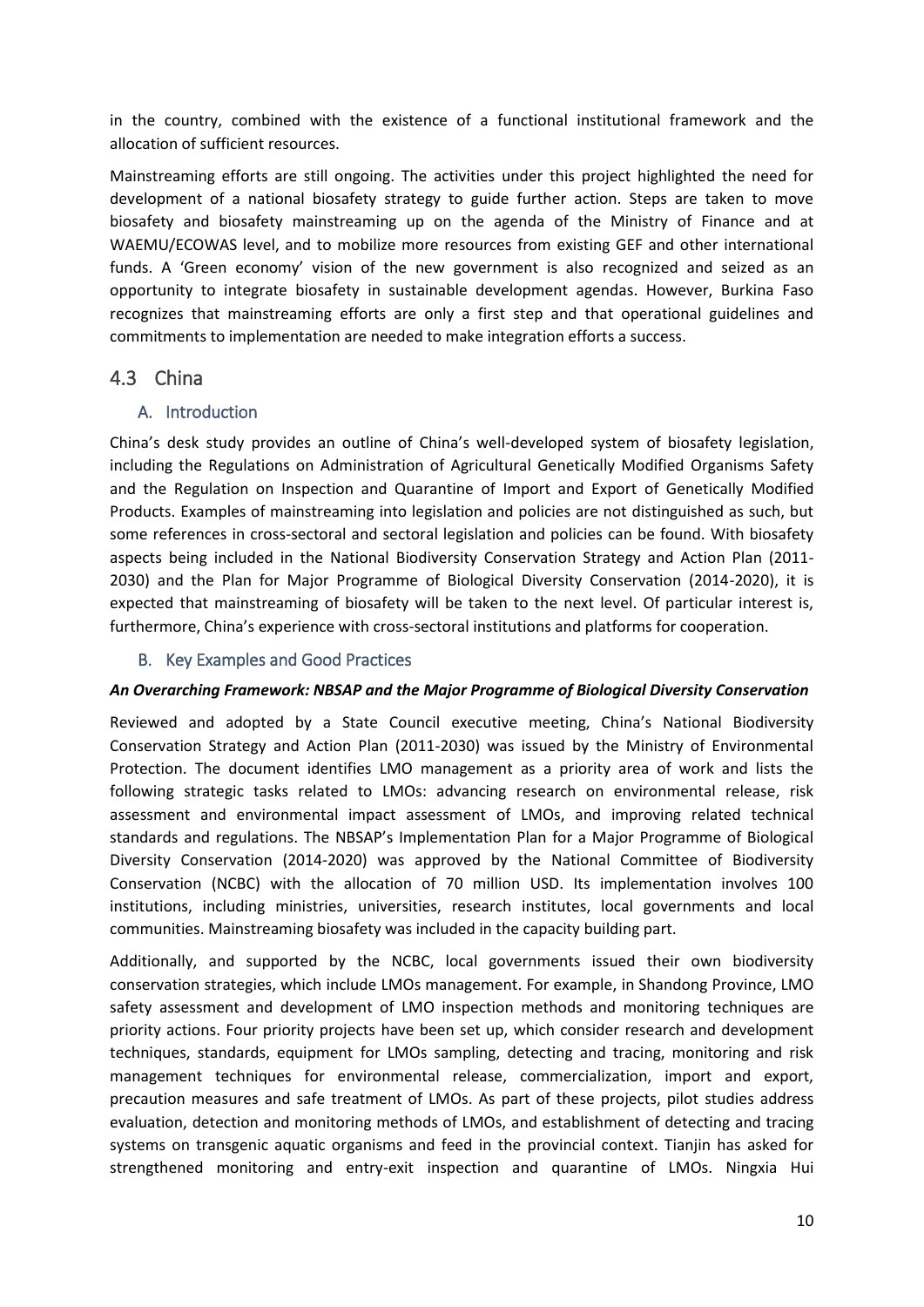Autonomous Region has decided to improve its LMOs management mechanism through enhancing detection procedures and establishing LMO safety assessment, inspection and monitoring systems. Fujian Province plans to set up and improve a technical system for LMO inspection and monitoring. Hubei Province has planned to put in place an inspection system for the entry and exit of LMOs, and build up its capacity in early warning, emergency response and monitoring. Heilongjiang Province has decided to set up a system and platform for LMO safety assessment, inspection and monitoring techniques.

# *Entry Points: Trade and Customs and Forestry*

China's study provides two examples of mainstreaming into trade and customs, and forestry legislation, respectively. In 2004, the General Administration of Quality Supervision, Inspection and Quarantine of China issued the Regulation on Inspection and Quarantine of Import and Export Genetically Modified Products. The regulation seeks to enhance administration on import and export genetically modified products, protect human health and the safety of animals, plants and microorganisms, and conserve the ecological environment, and cross-references already existing laws on customs and quarantine. The regulation covers the whole country, but it is implemented by provincial inspection and quarantine institutions, which are mainly funded through national budgets.

In December 2013, the State Forestry Administration issued the Regulation on Biosafety Monitoring of Genetically Modified Forest Trees, which is valid until the 31<sup>st</sup> of January 2019. The Regulation covers forest plants in which the genome composition was changed by genetic engineering techniques, and for the purposes of forestry production and processing. The regulation provides for mandatory, standardized and science-based investigation, inspection, analysis of monitoring of environmental and health risks associated with the contained use, environmental release and production and commercialization of LMOs. These activities are carried out by the State Forestry Administration and those eligible institutions appointed by the Administration.

#### *High-Level Platform for Cooperation: The National Committee for Biodiversity*

Established in June 2011, the National Committee for Biodiversity Conservation is the highest body for the coordination of biodiversity management, including biosafety management in China. It is composed of representatives from 25 ministries and institutions: the Propaganda Department of the Central Committee of the Communist Party of China, the Ministry of Foreign Affairs, the State Development and Reform Commission, the Ministry of Education, the Ministry of Science and Technology, the Ministry of Public Security, the Ministry of Finance, the Ministry of Land Resources, the Ministry of Environmental Protection, the Ministry of Housing and Urban-Rural Development, the Ministry of Water Resources, the Ministry of Agriculture, the Ministry of Commerce, State Administration of Customs, State Administration for Industry and Commerce, the General Administration of Quality Supervision, Inspection and Quarantine, the State Administration of Press, Publication, Radio, Film and Television, the State Forestry Administration, the State Intellectual Property Office, the Xinhua News Agency, the Chinese Academy of Sciences, the State Oceanic Administration, the State Administration of Traditional Chinese Medicine and two newspapers, the People's Daily and GUANGMING Daily.

Its responsibilities include coordinating biodiversity conservation actions at national level, assisting in the compilation of biodiversity conservation plans and carrying out conservation and management work, and implementing the CBD, other relevant conventions and the NBSAP (2011-2030). The highest decision-making mechanism is the National Committee plenary, which has been held twice as of February 2017.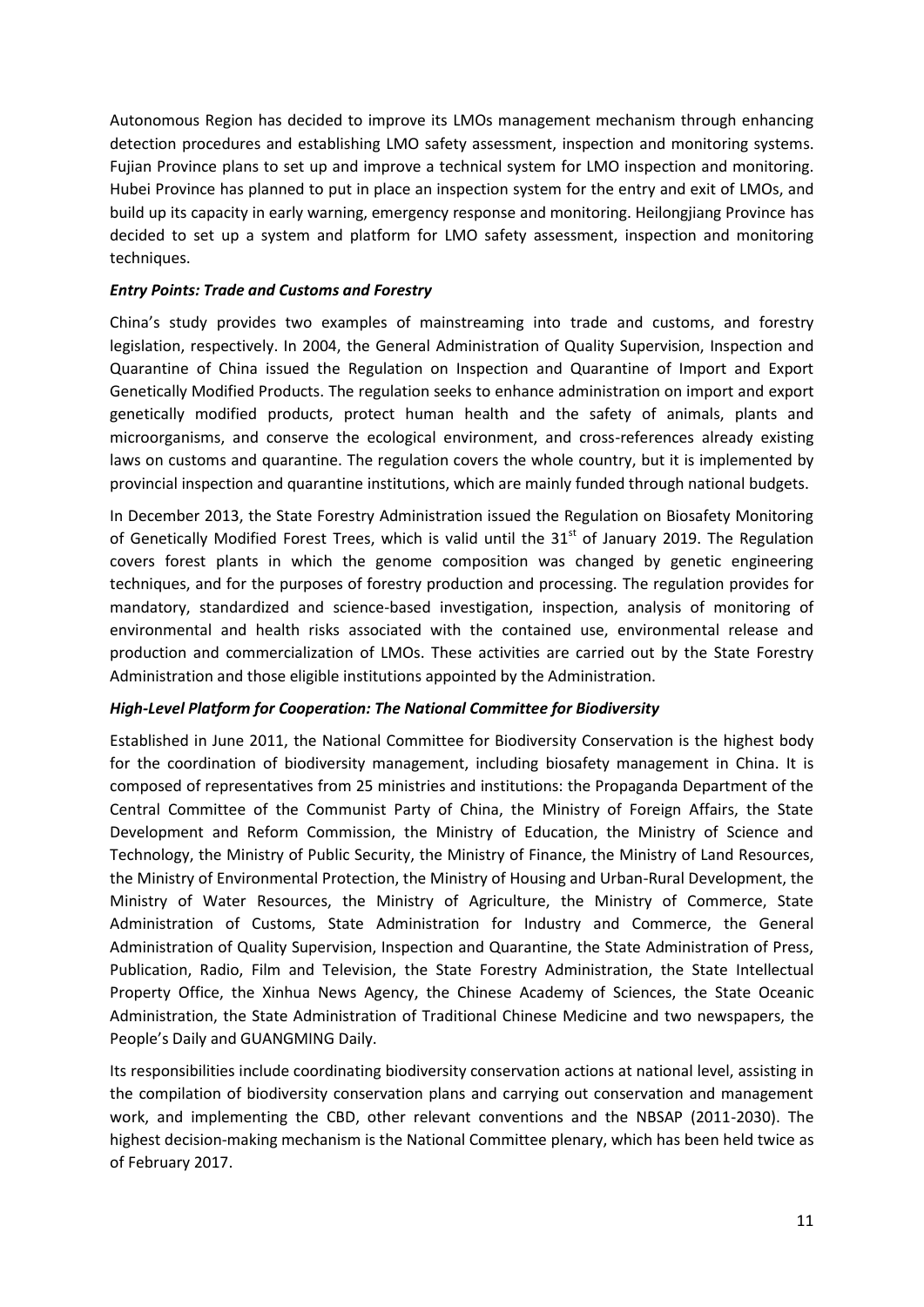# *Inter-institutional Coordination Body: Joint Conference and Coordinating Group*

Another high-level mechanism for cooperation on biosafety is the joint conference established by the State Council. The mechanism includes all ministries responsible for studying and coordinating major policy and legal issues concerning biosafety management of agricultural LMOs: agriculture, technology, environmental protection, health, quality inspection and food and drugs. China has established a regulatory system comprising a State Council regulation and five department-level regulations, covering risk assessment, product licensing, business licensing, product labelling and import/export approval.

The conference complements the work done by the Ministry of Environmental Protection, and notably the Coordinating Group on Biological Diversity, which manages and coordinates efforts to implement the CBD and the Cartagena Protocol. Its members come from 25 ministries and institutions, including the Chinese Academy of Sciences, and two newspapers, the People's Daily and the GUANGMING Daily.

# *Expert Body: Biosafety Committee of Agricultural GMOs*

The Biosafety Committee is composed of 75 academics and experts in fields such as research and development of LMOs, production, processing, inspection and quarantine, health and environmental protection, from research institutes and universities. It is in charge of the risk assessment of both domestically developed and imported LMOs. The risk assessment covers different evaluation stages, including environment release, productive test and safety certification. The conclusions of the risk assessment are used as a basis of decision making and reported to the Ministry of Agriculture. The Biosafety Committee of Agricultural GMOs meets three times a year to conduct risk assessment on LMOs applications.

# *Tools: Research Funding*

In 2008, the State Council approved the Science and Technology Major Project for Breeding New Varieties of LMOs. The project aims to foster research in three areas: development of LMO varieties for agriculture purpose, biosafety management (risk assessment, detection and monitoring) and commercialization. 10% of funds are allocated every five years, through the central government budget, for the development of biosafety technologies. This ensures that researchers who are interested in biosafety technology developments have a stable financial support to continue their studies.

# *Awareness Raising: Workshops and Media Outreach*

In April 2012, the Minister of Agriculture Department of Science and Education organized a national training workshop for journalists on biosafety management of GMOs, in collaboration with China Society of Science Editors and Journalists of Evening Newspapers, China Journal of Health Standard and Management, Shanghai Municipal Society of Science Communication and Beijing Association of Science Journalists and Editors. Nearly one hundred editors and journalists from major national media attended this training workshop.

Additionally, the agrogene network (www.agrogene.cn), established in June 2013, communicates information related to agricultural biotechnology development, reports in a timely manner events related to GM technologies and disseminates knowledge related to GMOs, through on-site reporting, internet advertising, social media interaction and organizing off-line activities. Technical support and website content for this network are provided by China Society of Biological Engineering, China Plant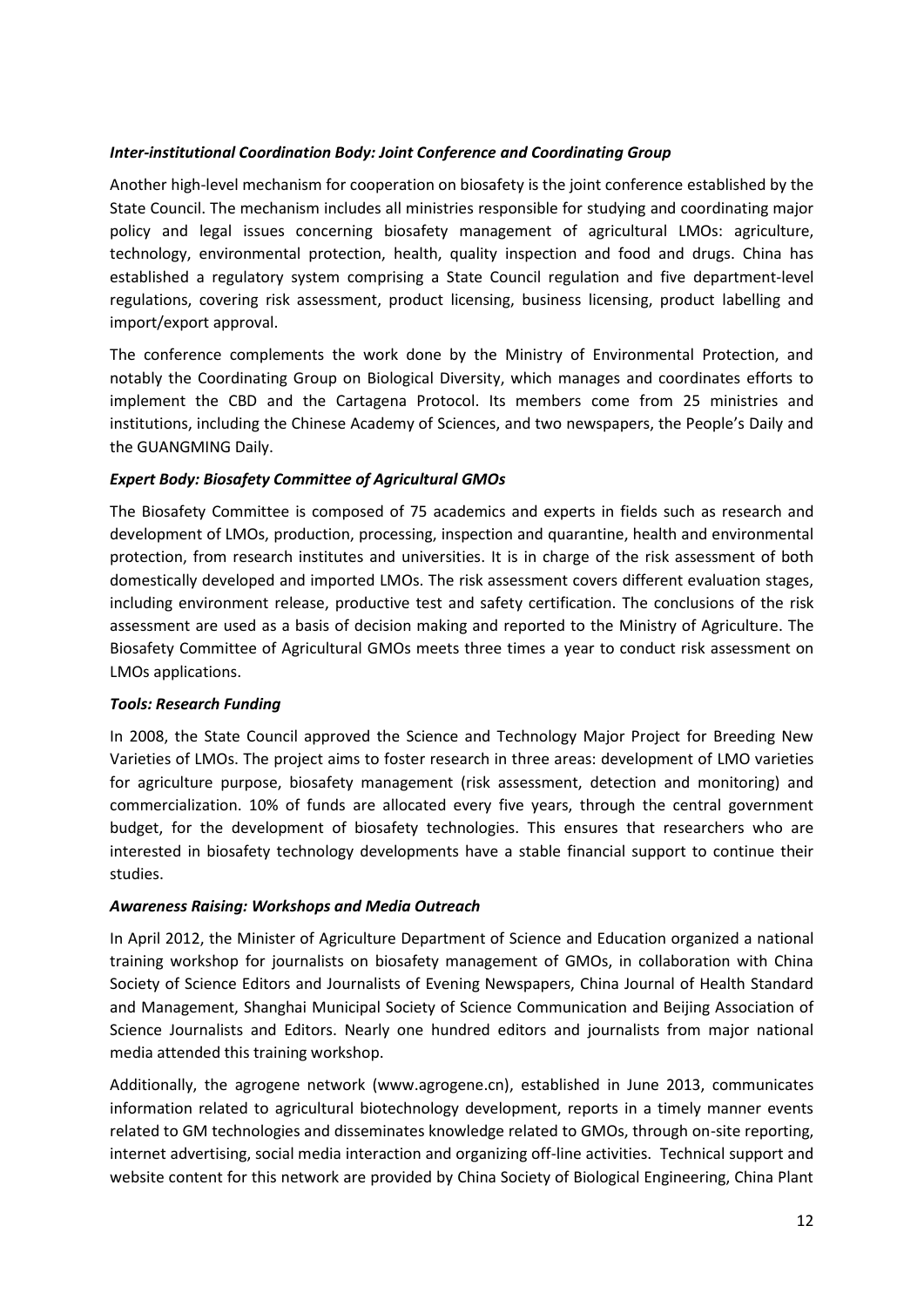Protection Society, China Crops Society, China Plant Physiology and Molecular Biology Society, Beijing Zhongguancun Alliance of Agricultural Biotechnological Industries and Capital Alliance of Seed Industry Service and Innovation. Similarly, S & T Channel (www.people.com.cn) organized in 2013 four panel discussions on GMO-related sciences. Scientists undertaking GMO research and experts of biosafety management were invited to answer questions focusing on four topics, including GMO science and safety, GM food safety, GMOs in foreign countries and whether GMOs disturb ecological balance.

# *Capacity Building: Training Workshops on State and Provincial Level*

The Ministry of Environmental Protection organizes training workshops for environmental managers on the biosafety management of GMOs every year. From 2012-2015, more than 100 managers were trained. In the same period, the key lab on biosafety received an investment of over 2 million USD. These funds were used for building bases, improving lab conditions and purchasing equipment and instruments needed.

The Ministry of Agriculture organizes every year training workshops for local agricultural departments and personnel involved in the testing and monitoring of agricultural GMOs. More than 800 people have been trained in total. Meanwhile, the Ministry has also strengthened capacities for testing by upgrading testing equipment and building the capacity of personnel involved, as well as developing and issuing standards for testing and risk assessment.

The National Health and Family Planning Commission has provided lab equipment and facilities for biosafety management as required by relevant laws and regulations, has strengthened training in relevant knowledge and skills for professionals at various levels and for lab managers, and has actively participated in international exchanges in the field of biosafety.

The State General Administration of Quality Supervision, Inspection and Quarantine has invested considerable human, financial and technical resources into the development of a series of technical standards for biosafety management and guidelines for testing, the establishment of labs undertaking verification of GM composition and the provision of relevant equipment. It has also organized seminars and training workshops on sampling and testing of GMOs for personnel involved.

The State Forestry Authority has organized lectures and training workshops on forestry-related biosafety issues for more than 300 biosafety managers and scientists within the forestry sector.

#### *Education: Undergraduate and Postgraduate Courses on Biosafety*

With regard to public education, institutions of higher education under the Ministry of Education have established programs on biosafety for undergraduates and training of professionals for biosafety management. For example, Southwest University, Sichuan University, Nanjing University, Hunan Agricultural University, and Fujian University of Agriculture and Forestry have established undergraduate programs on biosafety. Among them, Hunan Agricultural University has established a college of science and technology for biosafety. Zhejiang University and Yangzhou University have courses on GM biosafety. Shenzhen University offers an optional course on "biosafety and human life". In addition, the Chinese Academy of Agricultural Sciences has set up a postgraduate program on biosafety of genetic modification, with a view to training professionals on tracing, testing, and assessing risks of GMOs. Fujian University of Agriculture and Forestry and East China Insect Society have jointly published "A Journal of Biosafety", which is intended to promote information exchange and research in the field of biosafety.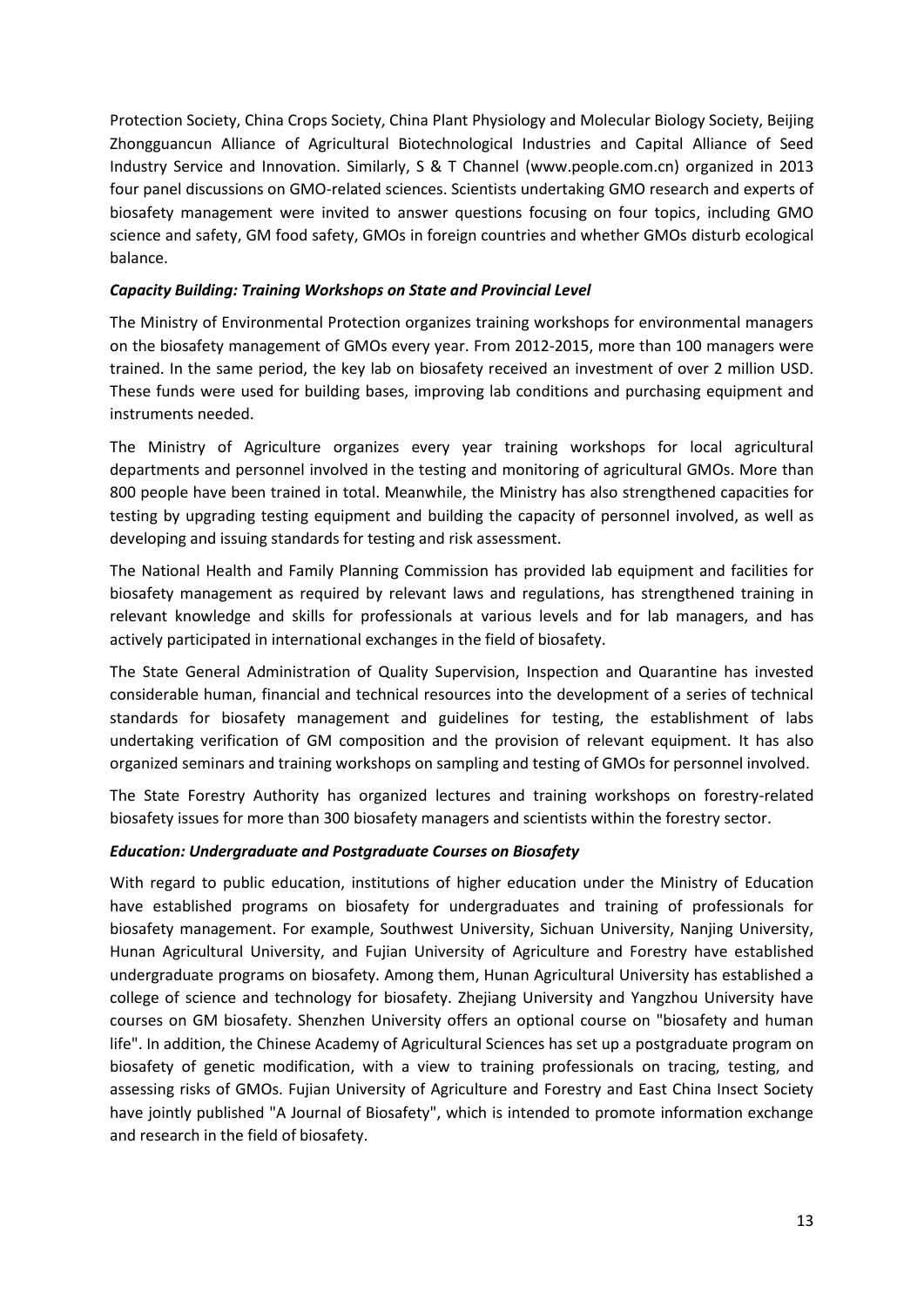# <span id="page-14-0"></span>C. Key Lesson Learnt and Conclusion

Through long-term exploration and practice, China has gained some experience in biosafety mainstreaming, which could be shared with other countries. National experience shows that that biosafety mainstreaming should be country and sector-driven. Biosafety management is considered an issue of social concern and public attention, and a public welfare matter, and relevant sectors have an essential role in mainstreaming. In addition, biosafety mainstreaming into biodiversity conservation planning, and economic and social development planning, at all levels of government, is expected to filter down into more specific, operational legislation and policies. Finally, the joint sectoral coordination mechanisms such as the National Committee of Biodiversity Conservation and the Coordination Group have a key role to play in biosafety mainstreaming.

# <span id="page-14-1"></span>4.4 Ecuador

# <span id="page-14-2"></span>A. Introduction

Ecuador has presented an extensive analysis of its legal framework, including references to biosafety in cross-sectoral and sectoral legislation and policies. The Constitution has declared Ecuador free of transgenic crops and seeds, with the exception of cases of national interest duly substantiated by the Presidency. There is no specific biosafety law, and mainstreaming across a wide-range of instruments, including those related to environment, consumer protection, sustainable development, agriculture and health, has been the primary method for the regulation of biosafety. Current efforts for the drafting of biosafety-specific legislation and the establishment of biosafety institutions also take a multi-sectoral and multidisciplinary approach, thus supporting biosafety mainstreaming.

# B. Key Examples and Good Practices

# <span id="page-14-3"></span>*Overarching Departure Points: National Plan for Living Well (2013-2017) and NBSAP (2015-2020)*

Successful mainstreaming of biosafety into cross-sectoral and sectoral legislation, policies and institutional frameworks started with the National Plan for Living Well (2013-2017) and the National Biodiversity Strategy 2015-2020, as high-level departure points. The National Plan for Living Well, in particular, is a practical instrument setting clear guidelines for public policies and public investment. Among other issues, it aims to ensure biosafety, thereby safeguarding the health of people, other living beings and nature, through five actions: generating regulations based on the precautionary principle; developing and implementing a comprehensive national biosafety system for the control of potential hazards and risks in the transfer, handling, release and use of the results of modern biotechnology; implementing protocols to prevent and manage potential adverse effects; promoting research, education, training, coaching and communication on biosafety; and implementing measures and safeguards in order to promote the involvement and participation of potentially affected communities and people. The National Plan for Living Well thus sets goals for the regulation of biosafety, through development and implementation of a national biosafety system, with processes aiming to promote public and institutional awareness and to encourage participation and involvement of key sectors of society.

Bringing cross-sectoral and sectoral legislation into compliance with these overarching strategic documents has led to biosafety mainstreaming across a number of different entry points. However, due to the time-bound nature of the policies, questions have arisen regarding the next phase and the extent to which biosafety will be recognized in future development policies.

#### *Policies for Coordination: National Environmental Policy and the Draft Organic Environmental Code*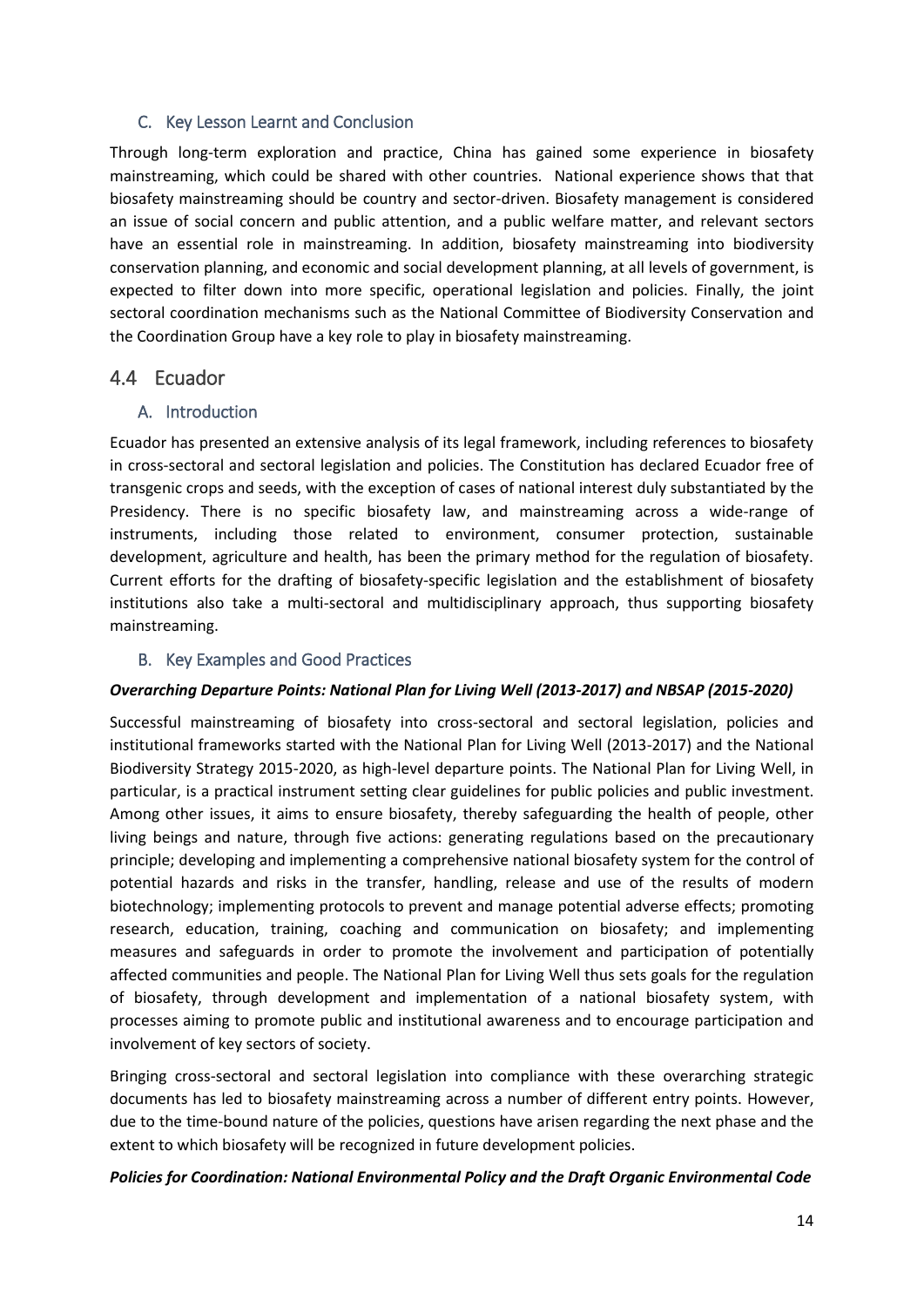In addition to these overarching departure points, Ecuador is also developing policies for legislative coordination for environmental, including biosafety, mainstreaming. The National Environmental Policy and the Draft of the Organic Environmental Code are legal instruments that apply across legislation, in strict adherence to the provisions of the Constitution. The instruments provide guidelines for specific actions under the leadership of the Environmental Authority, and seek to systematize and avoid contradictions between legislation and the work of the various bodies that deal with different environmental issues. They promise to provide legal support for the integral management of biosafety in Ecuador, with guidelines for the adoption of a multi-sectoral and multidisciplinary approach in that regard.

#### *Entry Points: Agriculture, Food and Seeds, Consumer Protection and Health*

Cross-references to legal requirements for the use of LMOs can be found in the legislation on consumer protection, agriculture and food production, and health, which have been approved and elaborated in accordance with the new Constitution. The Organic Law on Food Sovereignty declares Ecuador free of transgenic crops in principle and sets out strict conditions for possible derogation. The Organic Law for Consumer Protection and the Organic Health Law provide for labelling requirements and prohibit the use of LMOs in infant and baby food. The by-law of the Regulation for Agricultural Organic Production, furthermore, prohibits the use of LM seeds, seedlings and propagating material under the organic produce labels. Applying the principles set out in the Constitution, the proposed Organic Law for Agrobiodiversity and Seed, which aims to regulate the use and conservation of agricultural biodiversity in relation to plant genetic resources for food and agriculture, also prohibits the commercialization, planting, storing and releasing of transgenic seed without compliance with legal requirements. According to this law, the seeds will be 'forfeited and incinerated, in addition to the cancellation of the registration of importer or responsible for their introduction and this shall be penalized as a very serious infringement' and 'public action is granted to denounce the introduction of GM seeds for food and agriculture'.

Mainstreaming into these legislative acts aimed to ensure compliance with the 2008 Constitution and the National Plan for Living Well, as well as the 1999 Environmental Management Act and to lay the groundwork fora future National Biosafety Framework.

# *Inter-Institutional Decision-Making Body: National Biosafety Commission (CONABIO)*

The National Biosafety Commission (CONABIO - Comisión Nacional de Bioseguridad) is responsible for the coordination, formulation and implementation of the National Biosafety Policy. It is composed of delegates from the Ministries of the Environment, Agriculture, Livestock, Aquaculture and Fisheries, Public Health, as well as the Secretariat of Higher Education, Science, Technology and Innovation. CONABIO decisions are implemented through each of the member institutions. Its main functions include: proposing a National Policy on Biosafety and a biosafety agenda; proposing plans and projects for the proper management of LMOs; negotiating with competent organizations regulations related to LMOs; supervising all assessment procedures, risk management and control mechanisms; creating and maintaining updated records of, amongst others, biosafety experts and imported LMOs; promoting capacity building and awareness raising; and liaising nationally and internationally for technical support.

The institution in its current form (with its competences having been updated in 2015) is, however, not yet operational. The proposal for a Biosafety Regulation, which are currently submitted for analysis to the Legal Secretariat to the Presidency, seeks to change that.

#### *Cross-Sectoral Advisory Body: Biosafety Unit within the Ministry of the Environment*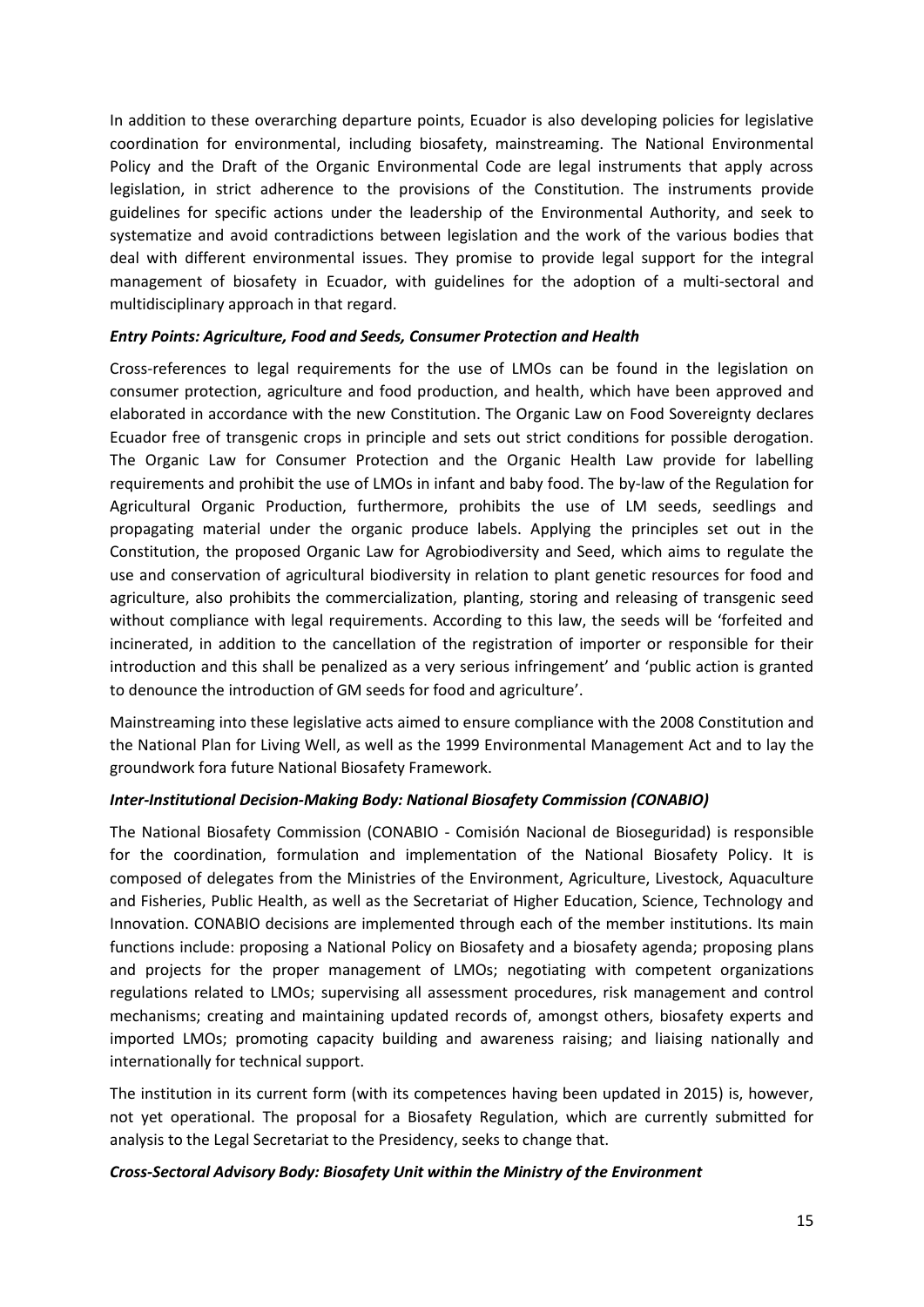The Biosafety Unit within the Ministry of the Environment provides expertise and advice on biosafety, especially to decision makers in the Environmental Ministry. It consists of four professionals: three biologists and one biotechnologist. It provides advice on biosafety matters upon request by the Ministry and on its own initiative.

# *Awareness Raising and Capacity Building*

A Plan and Communication Strategy on biotechnology, genetically modified organisms and biosafety 2013-2014 was developed, aiming to inform and facilitate the creation of conceptual knowledge in targeted populations, in particular indigenous peoples and environmental NGOs. Several communication materials were developed, such as a radio spot and information guides on biotechnology, GMOs and biosafety, training workshops for members of the press, a comic book titled 'Dr. Experiment explains ...' for college students, an audio-visual informative medium and introductory workshop.

With regard to capacity-building, the 2012-2017 Quinquennial Training Plan has been generated for education and training in the regulation, management and safe use of GMOs. This document provides the basis and necessary elements for the preparation of annual training plans and their monitoring, as well as suggestions for achieving sustainability of training, funding mechanisms, strategic and learning approaches and specific actions for each year with an estimate for training of staff and required funding. Based on this Plan and although there are no long-term training programs, 39 training sessions have been organized, including workshops, courses, breakfast meetings, forums and national seminars, where approximately 469 individuals were trained from National Secretariats, Coordinating and Sectoral Ministries, Control Agencies, and Public Research Institutes, among others. A database was created to document professionals trained under the plan, to allow for the exchange of expertise.

# <span id="page-16-0"></span>C. Key Lessons Learnt and Conclusion

Examples of successful mainstreaming of biosafety in Ecuador can be found policy and legal frameworks, and capacity building of local professionals. High-level 'departure points', such as the National Plan on Living Well, and high-level political support helps foster mainstreaming. However, Ecuador's experience has also emphasized the importance of 'continuity' as an additional criterion for the selection and prioritization of entry-points, as well as the importance of alliances with nonpolitical actors, such as scientists, to ensure that biosafety remains a regulatory and political priority when political powers and agendas change.

# <span id="page-16-1"></span>4.5 Malawi

# <span id="page-16-2"></span>A. Introduction

Malawi's national desk report outlines laws and policies relevant for biosafety mainstreaming. The report provides a great number of relevant examples of instruments that may function as future entry points for mainstreaming. However, current practices and examples of mainstreaming in these instruments appear to be limited. The report indicates that mainstreaming biosafety in Malawi has happened in two ways: as a process, through engaging various stakeholders in biosafety activities, and as an output, through inclusion of biosafety in relevant sectoral strategies and legislation.

# B. Key Examples and Good Practices

# <span id="page-16-3"></span>*An Overarching Biosafety/Biodiversity Vision: Mainstreaming into the NBSAP (2015-2025)*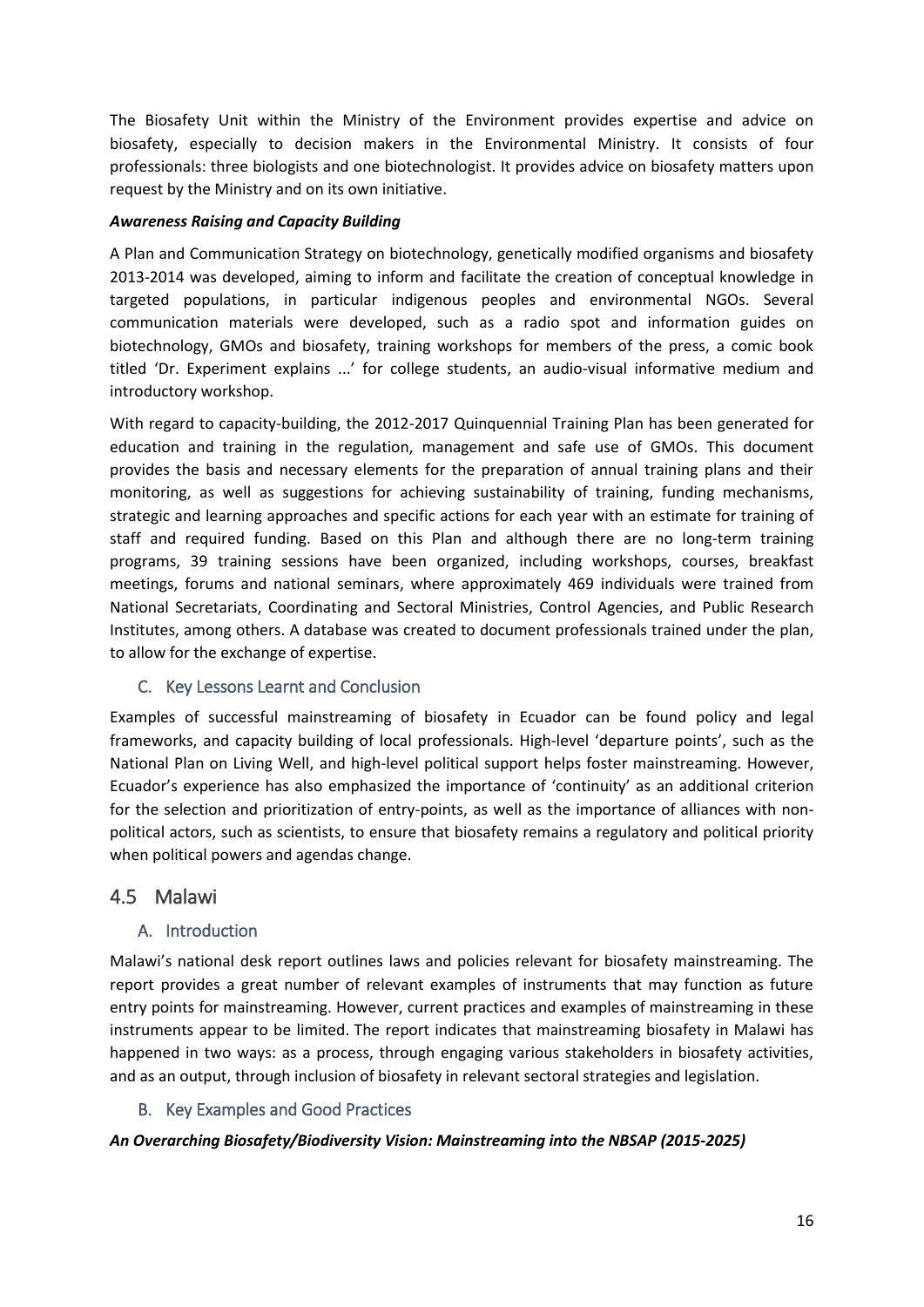The National Biodiversity Strategy and Action Plan (NBSAP) 2015-2025 is a tool for achieving longterm goals on conservation and sustainable use of biodiversity in accordance with Malawi's Constitution and its National Environmental Policy. Target 14 of the NBSAP aims to ensure that biosafety and prevention of negative impacts on biodiversity and human health are prerequisites for the use of biotechnology for economic growth and social development. The NBSAP lists actions and output indicators to be achieved by 2025, including: revising the Biosafety Act and Regulations; conducting public awareness campaigns on biosafety legislation; developing and implementing a National Biosafety Capacity Building Plan; establishing national systems for documentation, management and information sharing on biosafety; and establishing an effective detection and monitoring system.

Various factors have been identified as contributing to successful biosafety mainstreaming in the case of the NBSAP: the National Focal Point for Biosafety was included in the NBSAP task team to ensure integration of targets on biosafety; public consultations were conducted during the NBSAP's development, including with institutions dealing with issues related to biosafety.

Malawi is also participating in the Capacity-Building Project to promote Integrated Implementation of the Cartagena Protocol on Biosafety and the Convention on Biological Diversity at the National Level.

#### *Selecting Entry Points: Environment Management Bill 2016 and EIA Regulations/Guidelines*

Malawi has taken advantage of ongoing processes for the revision and development of legislation and regulations to ensure that biosafety is incorporated in upcoming legislative documents. A good example is the revision of the Environment Management Act (1996), which created an opportunity to integrate provisions on biosafety as a result of extensive stakeholder consultations. Section 71(g) of the resulting Environment Management Bill (2016) states that the Authority shall, in consultation with relevant lead agencies, prescribe measures and issue guidelines to promote the conservation of biological diversity *in situ* in relation to safe handling, transfer and use of living modified organisms resulting from modern biotechnology that may have adverse impact on biodiversity, human health and the environment.

During the revision of the Environmental Management Act, both the National Focal Point for Biosafety and the CBD Focal Point were part of the team that was consulted. This involvement gave the officers an opportunity to ensure that their areas of interest are addressed.

Similarly, the current revision of Malawi's EIA Regulations and Guidelines has allowed putting biosafety higher on the environmental-regulatory agenda. The draft guidelines were sent to various stakeholders for comments, including the CBD Focal Point, which, in consultation with the National Focal Point for Biosafety. Malawi included a section on the need to screen projects for risks associated with introducing LMOs.

#### *Cross-Sectoral, Participatory Advisory Body: National Biosafety Regulatory Committee*

Regulation 3 of the Biosafety Regulations creates a National Biosafety Regulatory Committee whose functions include: evaluating all applications concerning or related to GMOs and products thereof and making recommendations to the Minister in that regard; and advising, upon request or on its own initiative, the Minister on matters concerning genetic modification. The Committee includes government representatives from cross-sectoral and sectoral departments, NGOs and private institutions: The Ministries of Agriculture and Food Security, Health, Industry and Trade, Labor, Justice, Women and Children Affairs, and Nutrition, HIV and Aids, the Department of Forestry, Director of Parks and Wildlife, Council for NGOs, Revenue Authority, Police Services, and Consumer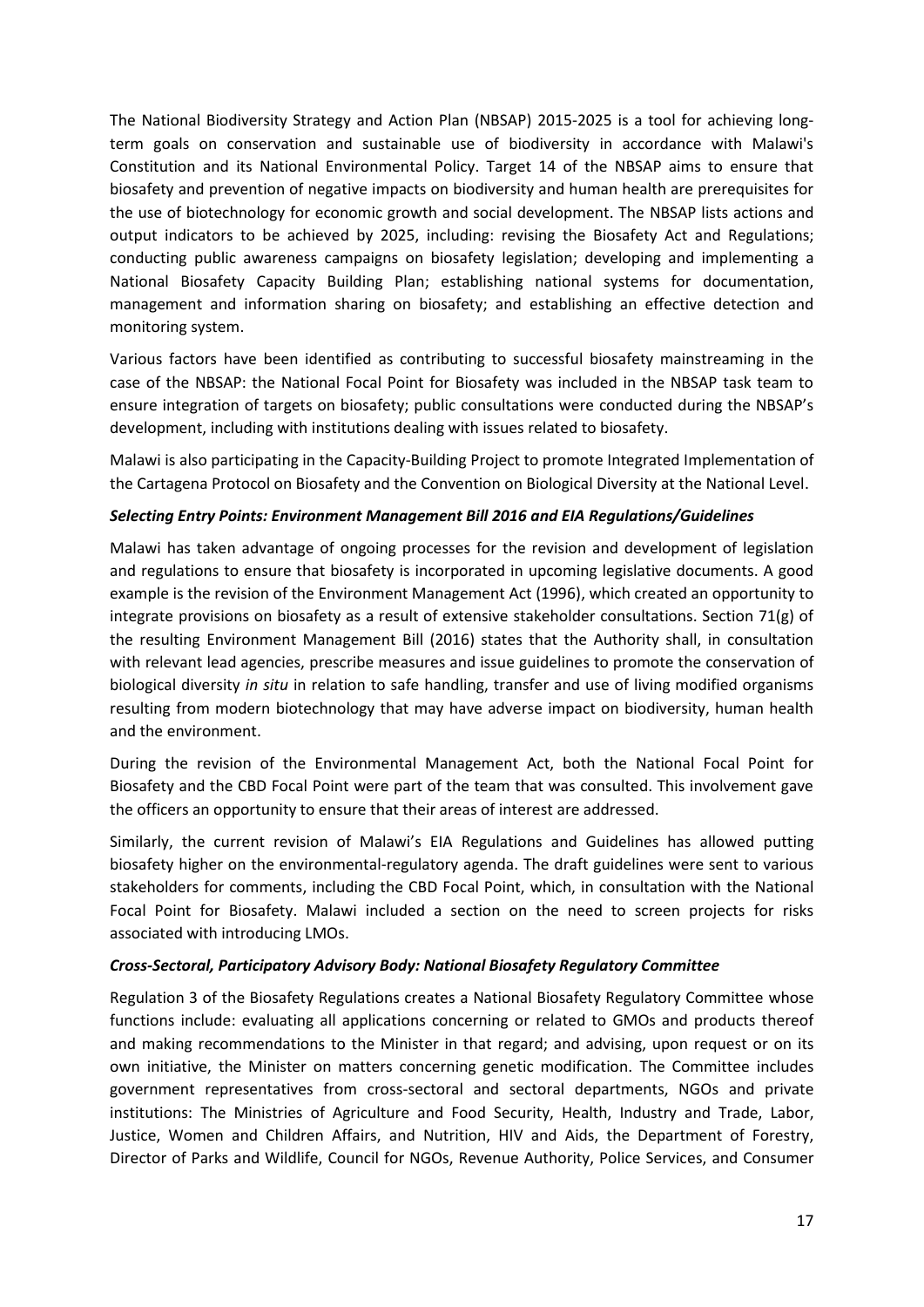Association. In addition to its advisory role, the Committee also liaises, through relevant institutions, with international groups or organizations concerned with biosafety.

# *Tools: Networks for Detection and Testing*

Malawi, together with other selected Southern Africa Development Community (SADC) countries, participates in a Sub-Regional Project on LMO detection and testing in cooperation with the Regional Agricultural and Environment Innovations Network-Africa, with funding from the Global Environment Facility. Through the project, Malawi and other countries have assessed their needs in detection and testing of LMOs. It is hoped that participation in the project will assist in improving the country's infrastructure for detecting, testing and monitoring LMOs, upgrading institutional laboratories and convincing government to finance infrastructure for biosafety. Malawi will involve stakeholders from customs, agriculture, academia and trade in the implementation process, to enhance participation and capacity building, and ensuring that these sectors participate in future biosafety programs.

# *Cross-Sectoral Monitoring Network for Coordination and Compliance*

Malawi's regulatory system provides for licensing and compliance monitoring by trained inspectors from different sectors. The system enables continuous consideration of biosafety issues and ensures that biotechnology activities are inspected in a coordinated way.

The Biosafety Act 2002 (Section 30) provides for the requirements for inspectors, and their appointment by the Minister of Environment, to ensure compliance with the provisions of the Act. Regulation 10 of the Biosafety (Management of Genetically Modified Organisms) Regulations 2007 further stipulates that institutions represented in the National Biosafety Regulatory Committee nominate officers with competence in biotechnology and biosafety, to serve as biosafety inspectors. This seeks to ensure the coordination of enforcement, compliance and monitoring efforts amongst institutions. Coordination of efforts is further facilitated through the Biosafety Registrar at the Environmental Affairs Department which also serves as Secretariat to the NBRC, which receives all documentation regarding LMO applications and appeals and which maintains a register of biotechnological activities in Malawi and all licenses and permits issued.

# *Awareness: Biosafety Communication Strategy*

The communication strategy was developed to help ensure that the public is made aware of, and understands biosafety issues and the mandate of the National Biosafety Regulatory Committee. The strategy provides a framework for delivering key messages and proposes awareness-raising for specific target audiences, including government agencies, NGOs, the private sector, development partners and the general public. The Biosafety Registrar is the overall coordinator of the strategy's implementation through identification of key partners to ensure that society in Malawi as a whole is well informed about biosafety. Information includes modern biotechnology activities in Malawi and how they are regulated; and the role and mandate of the National Biosafety Regulatory Committee as provided for in the Biosafety Act 2002 and the Biosafety (Genetically Modified Organisms) Regulations 2007.

The strategy focuses on the use of the most effective channels of communication to reach the target audiences with key messages, through government department websites, workshops/meetings, bulletins and publications, radio and television programs, as well as other social media.

# <span id="page-18-0"></span>C. Key Lesson Learnt and Conclusion

Seeking interlinkages between biosafety objectives and broader environmental (conservation) objectives may greatly foster mainstreaming. Malawi has sought to foster such linkages through: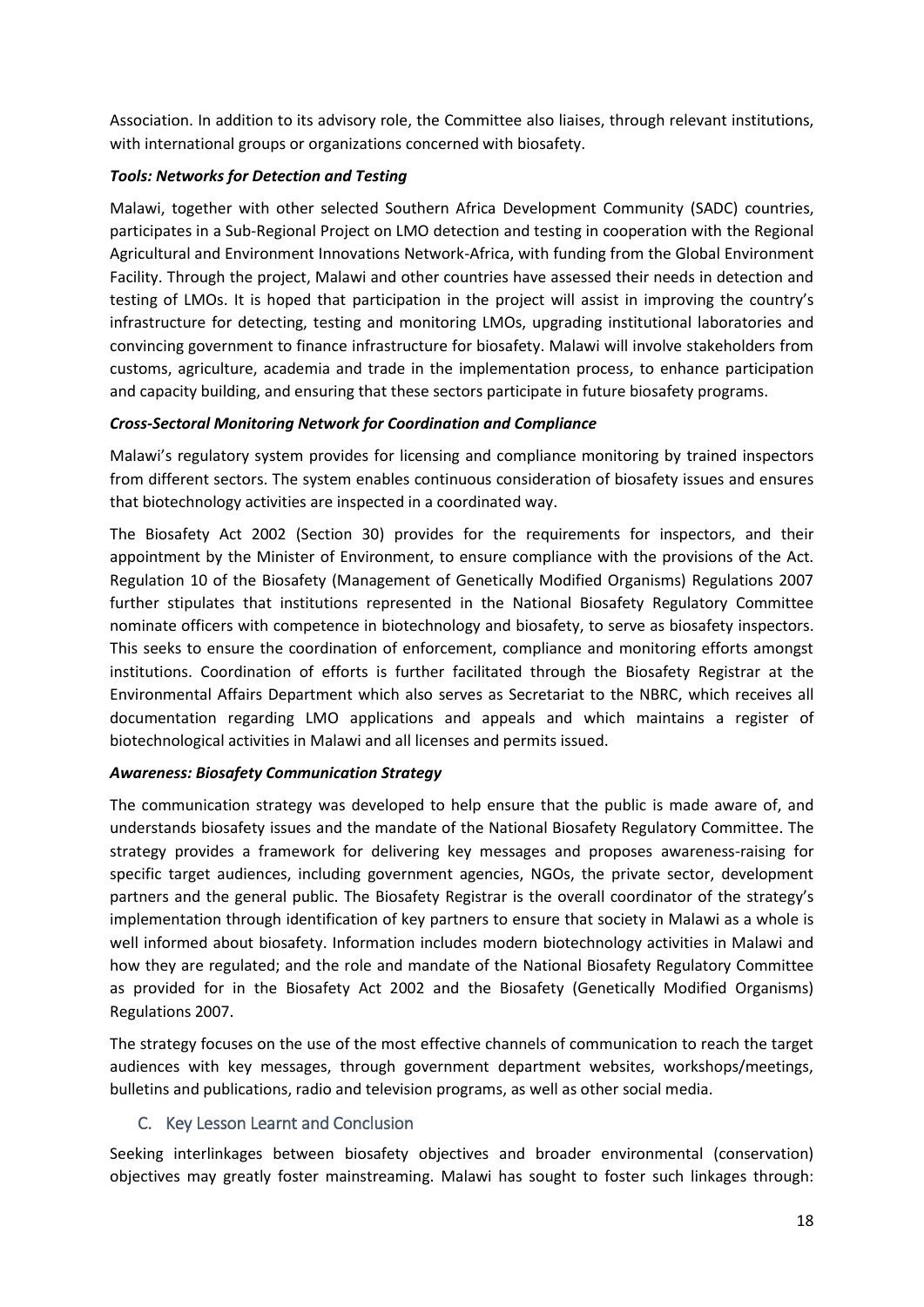strong collaboration between the CBD and Cartagena Protocol focal points, which reside in the same institution; inclusion of biosafety experts in the development and revision of relevant legislation and policies, like the NBSAP; and importantly, inclusion of biosafety issues in the national budget, thus raising its priority status. However, inadequate awareness and communication, and thus lack of understanding of benefits results in lack of mainstreaming in most sectoral policies.

# <span id="page-19-0"></span>4.6 Malaysia

# <span id="page-19-1"></span>A. Introduction

Malaysia's desk study provides a comprehensive overview of its national framework for the implementation of the Cartagena Protocol, and other instruments relevant to biosafety. The prevailing instrument for implementation of biosafety measures, including through mainstreaming, is the Biosafety Act 2007. The desk study further documents Malaysia's wide experience in awareness raising and capacity building activities, which were funded through government resources provided to the Ministry of Natural Resources and Environment after the adoption of the Biosafety Act, as well as the Global Environment Facility (GEF) through the project: 'Capacity Building for Implementation of Malaysia's National Biosafety Framework'.

# <span id="page-19-2"></span>B. Key examples and Good practices

# *Mainstreaming into National Policies on Biodiversity (1998 and 2016)*

Malaysia has pioneered the mainstreaming of biosafety in its National Policies on Biological Diversity, both the original 1998 document and the revised version for 2016-2025 . The 2016 Policies take into consideration the Convention of Biological Diversity (CBD) Strategic Plan for Biodiversity, adapting it in the context of the current and future needs of Malaysia. Drafting sessions and workshops during the Policies' negotiation process served to spread the message to cross-sectoral and sectoral representatives, scientists and civil society representatives. Adoption of the 2016 Policies and their subsequent endorsement by the Prime Minister during the  $4<sup>th</sup>$  plenary of the Intergovernmental Science-Policy Platform on Biodiversity and Ecosystem Services held in 2016 in Kuala Lumpur highlights Malaysia's efforts to bring forward biosafety within the context of the priority objective of conservation.

The 2016 Policies give greater attention to biosafety than the 1998 Policies, incorporating it as a policy target with three action plans. Biosafety is addressed under Goal 3 on Safeguarding all key ecosystems, species and genetic diversity, which states that, while the country could benefit from modern biotechnology, the products of modern biotechnology should not pose unacceptable risks. Target 12 subsequently states that 'a comprehensive biosafety system inclusive of a liability and redress regime is to be in place to manage potential adverse impacts of modern biotechnology on the conservation and sustainable use of biodiversity and human health'.

# *Inter-Institutional Decision-Making Body: The National Biosafety Board*

The National Biosafety Board was established in 2010 and is tasked with biosafety regulation. It falls under the Ministry of Natural Resources and Environment and is chaired by the Secretary General of this ministry, with members from six sectoral and cross-sectoral ministries: the Ministries of Agriculture and Agro-based Industry, Health, Plantation Industries and Commodities, Domestic Trade Cooperatives and Consumerism, International Trade and Industry and the Ministry of Science, Technology and Innovation. It decides on the applications for release and contained use of LMOs and LMO products, monitors relevant activities, enforces the biosafety legislation, promotes research, development and educational and training activities, establishes mechanisms to facilitate collection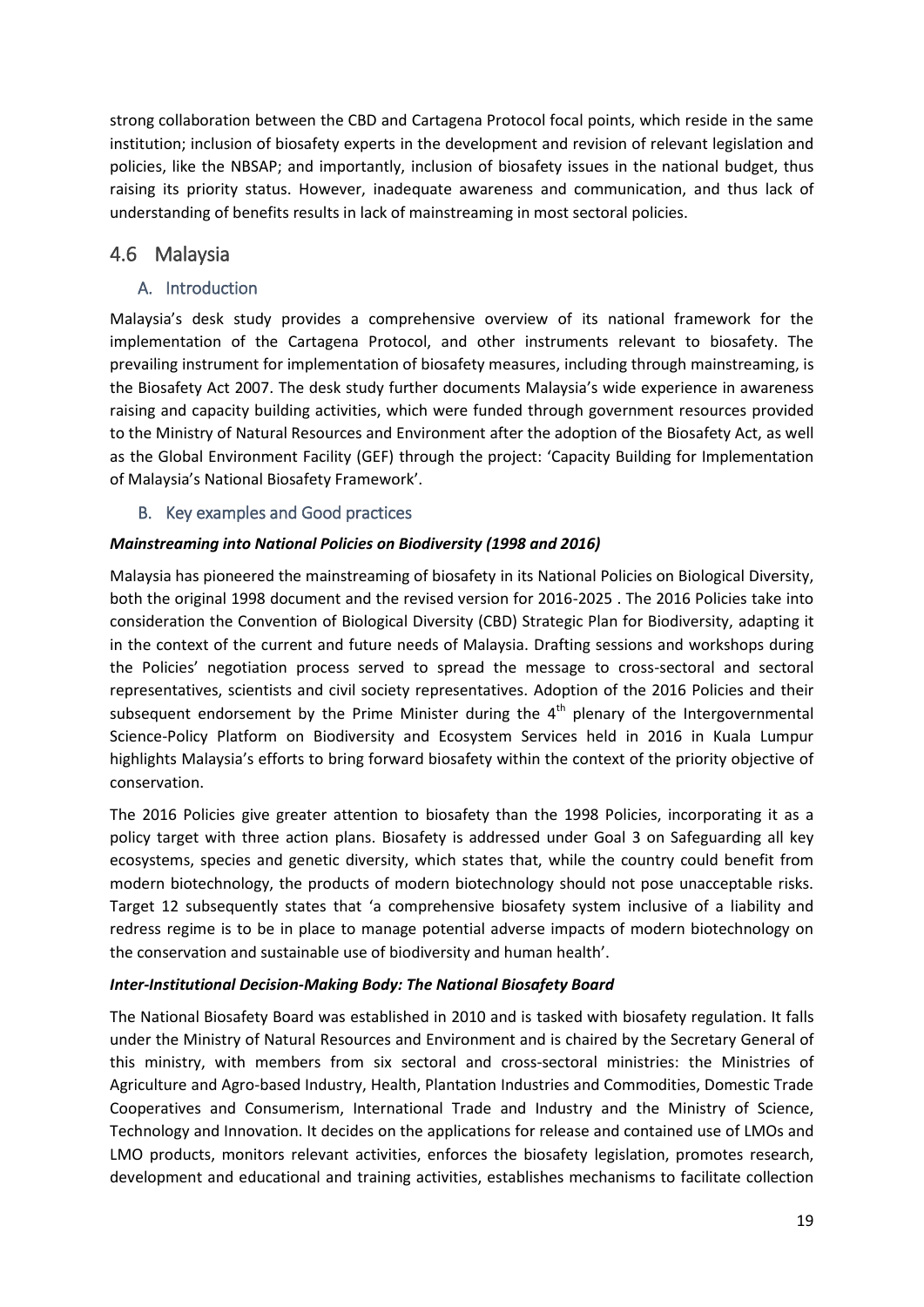and storage of relevant data (including providing information to international databases such as the Biosafety Clearing House and the FAO GM Foods Platform) and implements international obligations. It is advised by a scientific body of experts called the Genetic Modification Advisory Committee, which is comprised of experts from various science-based disciplines and other relevant disciplines such as public health, coming from the academia, research institutes, and government agencies, as well as an industry and an NGO representative. The Department of Biosafety, with 25 staff members, is the secretarial and operational arm of the National Biosafety Board.

#### *Integrated Enforcement Matrix and Integrated Committee on Monitoring and Enforcement*

Due to the cross-cutting nature of biosafety, enforcement involves officers from many agencies. Based on various legislative provisions, an integrated enforcement matrix was developed by the Department of Biosafety together with four departments under the Ministry of Agriculture and Agrobased Industry: the Departments of Veterinary Services, Malaysian Quarantine and Inspection Services, Agriculture, and Fisheries; as well as three divisions under the Ministry of Health: the divisions of Food Safety and Quality, Disease Control, and Pharmaceutical Services. The matrix aims to identify various aspects of modern biotechnology that are regulated and outlines the roles and responsibilities of respective agencies. It represents an important reference for the regulation of release, import, export, and contained use of LMOs and LMO products.

Additionally, successful efforts were made to raise awareness at ministerial level on the possible imminent risks resulting from the presence of unapproved LMOs, in particular during a briefing on 9 August 2016 of the National Biodiversity Council, Malaysia's highest decision-making body on biosafety. Subsequently, a high-level committee was established to provide policy guidance, coordinate and harmonize inter-agency efforts to implement biosafety measures. The committee will formalize the Integrated Enforcement Matrix among government agencies and enable the formation of the Integrated Committee on Enforcement and Monitoring of LMOs, which will be comprised of senior officers from the agencies listed in the Matrix. Each member is expected to promote awareness on biosafety and ensure its integration within their respective agencies' enforcement framework.

# *General and Targeted Activities to Raise Public Awareness and Foster Participation*

Formulation and implementation of the Biosafety Act 2007 followed a consultative process involving various groups of stakeholders, such as industry, NGOs and researchers. The process aimed to identify the best way forward to regulate modern biotechnology, but indirectly allowed for communicating the importance of biosafety in biotechnology advancements to all involved. Similar progress was made in the development of implementation mechanisms, such as the establishment of Institutional Biosafety Committees in consultation of researchers, which, put the topic of biosafety management on the radar and agenda of relevant institutions.

The Department of Biosafety has, moreover, conducted programs to raise awareness on biosafety. Priority target groups were identified for the effective use of limited public resources, notably industry representatives and researchers on modern biotechnology. An ad-hoc committee was set up to initiate discussions to help industry comply with the terms and procedures related to use of LMOs for food or feed and processing. Similarly, explanatory notes on application forms and sample forms were made available to researchers and several training sessions were held, providing guidance on using the forms. These methods have successfully improved the awareness of the prioritized target groups.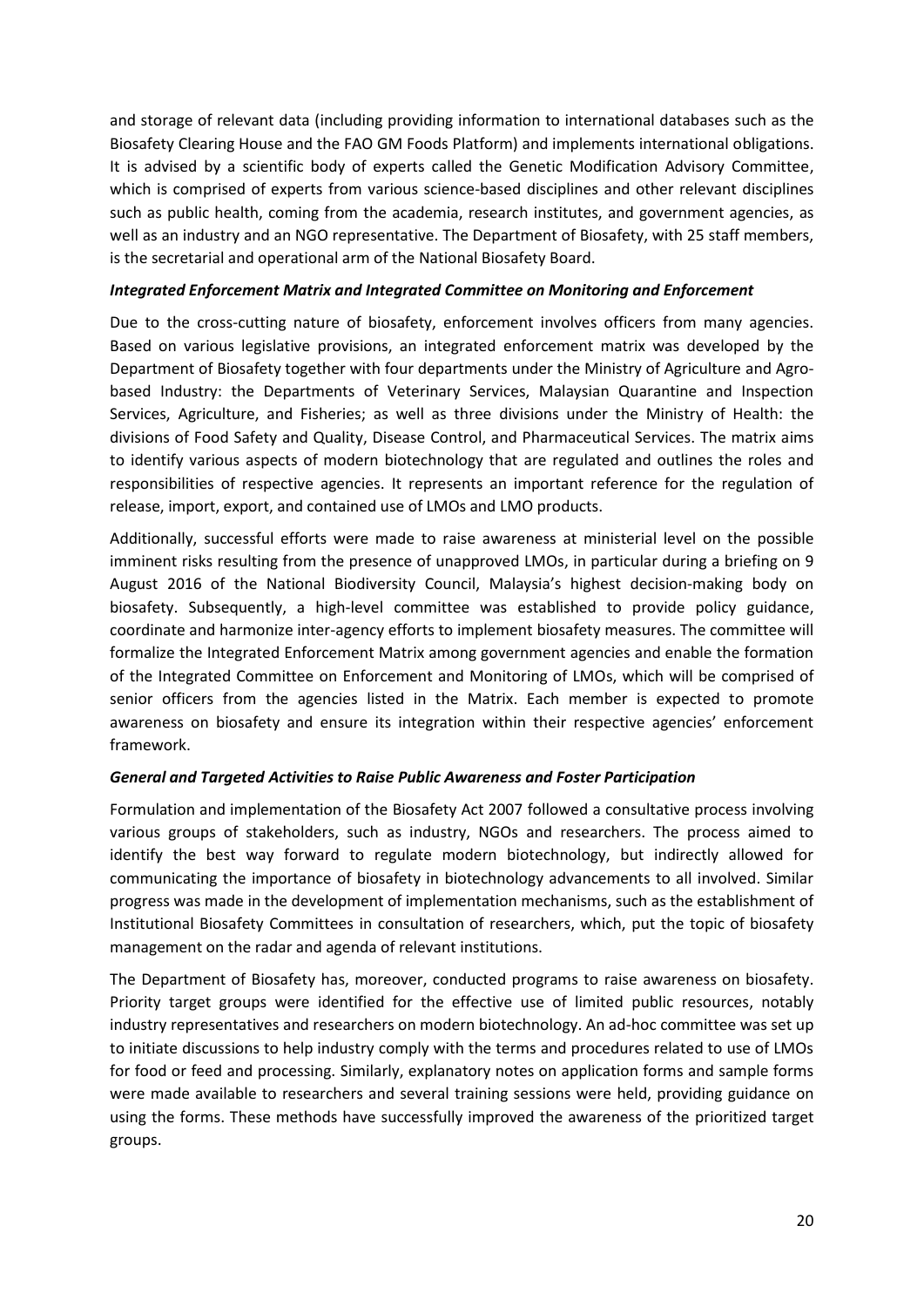Other outreach activities include a biosafety education video, produced in both the national language and in English, Biosafety Q+A pocket-sized booklets with basic information on biosafety, and training sessions for members of the media on biosafety issues (Biosafety & DNA & U' Workshop). Advanced technical workshops related on LMO detection were also organized through the Department of Chemistry, which is located within the Ministry of Science, Technology and Innovation.

Other efforts to foster public participation are integrated into the LMOs approval process, as the Biosafety Act 2007 requires inviting the public to submit feedback on any applications for release, which is considered and decided upon by the National Biosafety Board. Any technical matters brought up through the public consultations are referred to the Genetic Modification Advisory Committee to edify the risk assessment process.

# *Activities to Raise Governmental Awareness and Build Capacity*

The Department of Biosafety has taken the lead in organizing training workshops to increase the knowledge and competency among staff in government agencies and institutions that are involved, both directly and indirectly, in the implementation and enforcement of the Biosafety Act 2007. A training module was developed by the Department of Biosafety, in consultation with the Genetic Modification Advisory Committee, to provide training for Institutional Biosafety Committees. The government also organized workshops to enable participants to understand the format of the Biosafety Clearing House and the procedures for registering and publishing biosafety-related records.

Additionally, the consultative and inclusive process that led to the adoption of the integrated enforcement matrix helped raise awareness across enforcement agencies. Malaysia aims to continue extending this awareness to other agencies and relevant local authorities.

# *Education: University Courses and Training Sessions*

Integration of biosafety into education has occurred through the incorporation of a biosafety module in a Masters Degree in one of the local universities. More universities are developing similar modules to incorporate biosafety. The Department of Biosafety regularly conducts the Biosafety Training Workshop in collaboration with the various Institutional Biosafety Committees in their respective institutes. The Department of Biosafety officers also become resource persons for any biosafety components in seminars and events organized by other organizations. Yet, additional work is proposed as Malaysia recognizes that biosafety awareness should begin in schools, for example at the secondary level, where biosafety can be introduced as part of the science syllabus in fundamental topics such as genetics.

# *Tools: Research Grants*

The Ministry of Science, Technology and Innovation and the Ministry of Agriculture and Agro-Based Industry, in partnership with the Department of Biosafety, have made it compulsory for funding applicants to obtain prior approval from institutional biosafety committees before application. This mechanism ensures that all projects funded by these ministries involving modern biotechnology comply with the Biosafety Act 2007.

# <span id="page-21-0"></span>C. Key Lesson Learnt and Conclusion

Malaysia's experience shows that strong political will is needed to drive biosafety mainstreaming forward. A high-level representative with good understanding of biosafety issues may pursue such political will by becoming a biosafety champion. This can reach higher-level government officials, to gain traction for resource allocation and implementation of plans and proposals. Due to its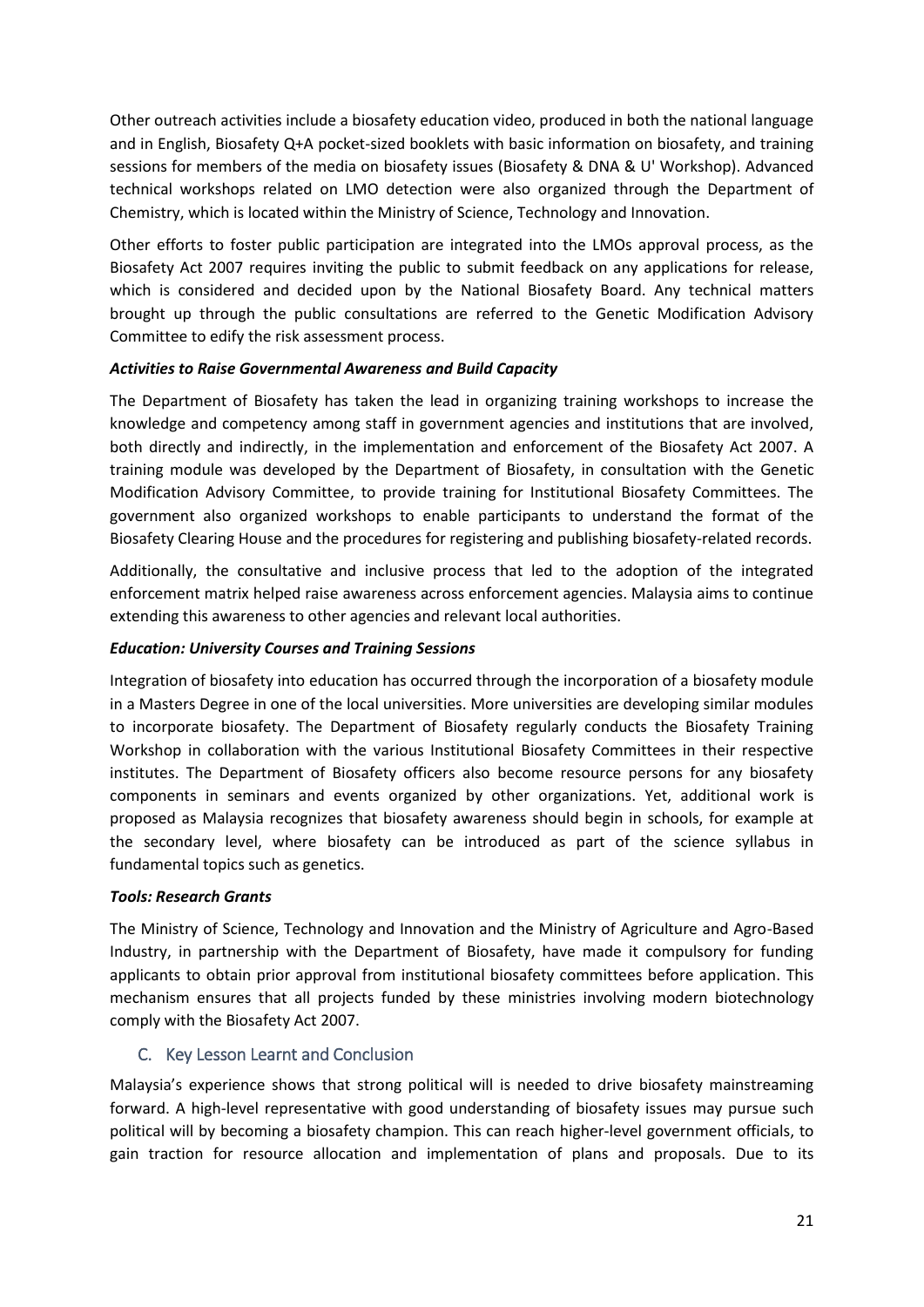preventive nature, biosafety is often not considered an issue of current, therefore high political priority. Awareness raising and education measures are critical to this regard.

# <span id="page-22-0"></span>4.7 Mexico

# <span id="page-22-1"></span>A. Introduction

Mexico has provided detailed information on its biosafety framework, at the core of which is the Biosafety Law on Genetically Modified Organisms 2005, which sets out the competences and roles of the national competent authorities. The study provides examples related both to general implementation efforts and to mainstreaming. The latter show how the inclusion of biosafety into cross-sectoral and sectoral strategic documents and projects, together with the work of crosssectoral biosafety institutions, has created a framework through which further mainstreaming efforts (notably into cross-sectoral and sectoral legislation) are promoted and organized.

# <span id="page-22-2"></span>B. Key examples and Good practices

# *Inter-Sectoral Coordination, Management and Decision-Making Body: CIBIOGEM*

The Inter-secretarial Commission on Biosafety of Genetically Modified Organisms (CIBIOGEM) is in charge of formulating and coordinating the national policies on biosafety of genetically modified organisms. The benefit of this multi-sectorial approach is an integrated management of biosafety, coordinated actions and better efficiency on biosafety mainstreaming among seven agencies: the Secretary of Agriculture, Livestock, Rural Development, Fisheries and Food; the Secretary of Environment and Natural Resources; the Secretary of Health, the Secretary of Economy; the Secretary of Public Education ; the Secretary of Treasury; and the National Council of Science and Technology . Policy decisions on biosafety are taken at the highest level at CIBIOGEM, which is composed by the secretaries of state of these agencies. Moreover, three of the secretaries are also the national competent authorities under the Biosafety Law on Genetically Modified Organisms 2005, and thus in charge of the implementation of the regulation and approvals (including issuing authorizations and permits) of LMOs. The presidency of CIBIOGEM rotates between the three authorities every two years.

The agencies and consultative bodies that constitute the CIBIOGEM are coordinated through an Executive Secretariat, which follows up on the decisions that the Commission takes. The Executive Secretariat also facilitates the information exchange and collaboration. The communication and cooperation activities among national competent authorities are explicit in the Law and the specific mechanisms for interaction among the operative areas are also described in the Operative Rules of the CIBIOGEM. The Internal Regulation of the Secretaries involved on biosafety was also adjusted starting in 2005 to generate the necessary legal provisions for installing coordinated actions. Lastly, the Biennial Working Program of CIBIOGEM is a policy document that structures and coordinates concrete actions and activities by the different secretaries on biosafety of LMOs.

The secretaries forming CIBIOGEM provide financial resources on behalf of the federal government, according to the provisions of the 2005 Biosafety Law into the 'FONDO CIBIOGEM': a fund for the development of biosafety activities, capacity building and development of research on biosafety and the safe use of biotechnology.

# *Cross-Sectoral Plans and Strategies: The National Development Plan*

The procedures for integration into all national plans and strategies and the responsible institutions are set out in the National Planning Law. The law provides for participatory procedures and consultations and for fundamental principles for the drafting of plans and strategies, including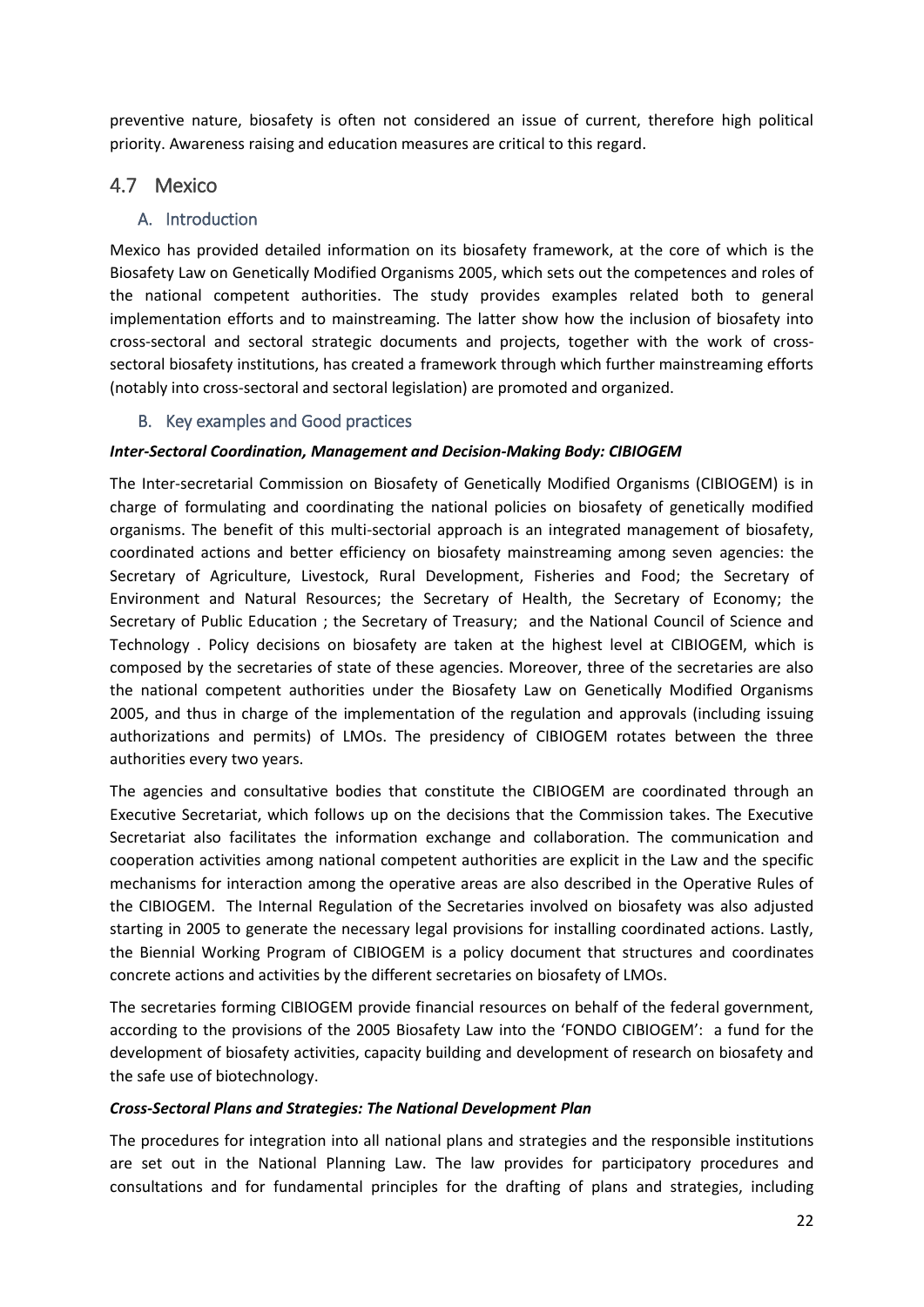cultural feasibility, equality, and respect of human rights. The Federal Executive coordinates and promotes the public consultation activities within the 32 federal entities.

Adoption of the National Development Plan 2013-2018, which is revised every six years, was preceded by broad consultations, with input collected from 228,949 participants, through discussion panels, sectoral workshops, online fora etc. Particular stakeholder groups that were identified include legislators, representatives of the three levels of government, young citizens, indigenous communities, people with disabilities, civil society organizations, academic institutions and private sector groups. The potential of biotechnology for social development has been recognized by different sectors. The importance of biosafety was put forward by the state secretaries that make up the CIBIOGEM, and notably by the three competent authorities, whose mandate under the Biotechnology Law includes an obligation for biosafety mainstreaming. Also, the Presidency Consultative Science Council, at the time led by specialists with strong background in biotechnology, the National Academy of Science and the National Council of Science and Technology provided input to the drafting process, flagging biosafety as a priority issue.

# *Other Cross-Sectoral and Sectoral Plans and Strategies: Environment, Health and Agriculture*

Similarly, to the National Development Plan, the Biosafety Law on Genetically Modified Organisms 2005 makes compulsory the integration of biosafety into other cross-sectoral and sectoral plans. Examples can be found in the Sectoral Program for the Environment and Natural Resources (2013- 2018), the Agricultural Development Sector Program (2013-2018) and the Health Sector Program (2013-2018).

Mainstreaming biosafety into these plans and strategies builds upon the structures of the National Development Plan, and notably public participation and consultation, as well as the fact that the secretaries are represented in the structures of CIBIOGEM and act as competent authorities. Sometimes, additional avenues were created, for example in the case of the Agricultural Sector Plan, which organized its own public consultations with farmer organizations, researchers, farmers, producers and legislative representatives.

# *Other Entry Points: Natural Protected Areas (Environment)*

Article 89 of the Biosafety Law on Genetically Modified Organisms 2005, reflecting the precautionary principle, links biosafety to the protection of natural reserves. It provides that the intentional release of LMOs is restricted in Natural Protected Areas (NPAs).<sup>5</sup> A specific exception applies for cases where the LMO is intended for bioremediation.

# *Advisory Fora for Legislative Bodies*

The Mexican Legislative chambers have frequent dialogs with relevant stakeholders on the potential uses of modern biotechnology and the importance of biosafety at the technical, regulatory and political level. Members of congress use various fora for information exchange including the commissions of agriculture, science, and rural development. The current President of the Commission on Science and Technology at the Senate was also previously vice-president of CIBOGEM.

# *Public Participation: Indigenous Peoples*

**.** 

Indigenous communities that have territories in areas where applications for environmental release are made, can participate in decision-making on the basis of article 108 of the Biosafety Law, in

<sup>5</sup> [http://www.gob.mx/conanp/acciones-y-programas/sistema-nacional-de-areas-protegidas-sinap.](http://www.gob.mx/conanp/acciones-y-programas/sistema-nacional-de-areas-protegidas-sinap)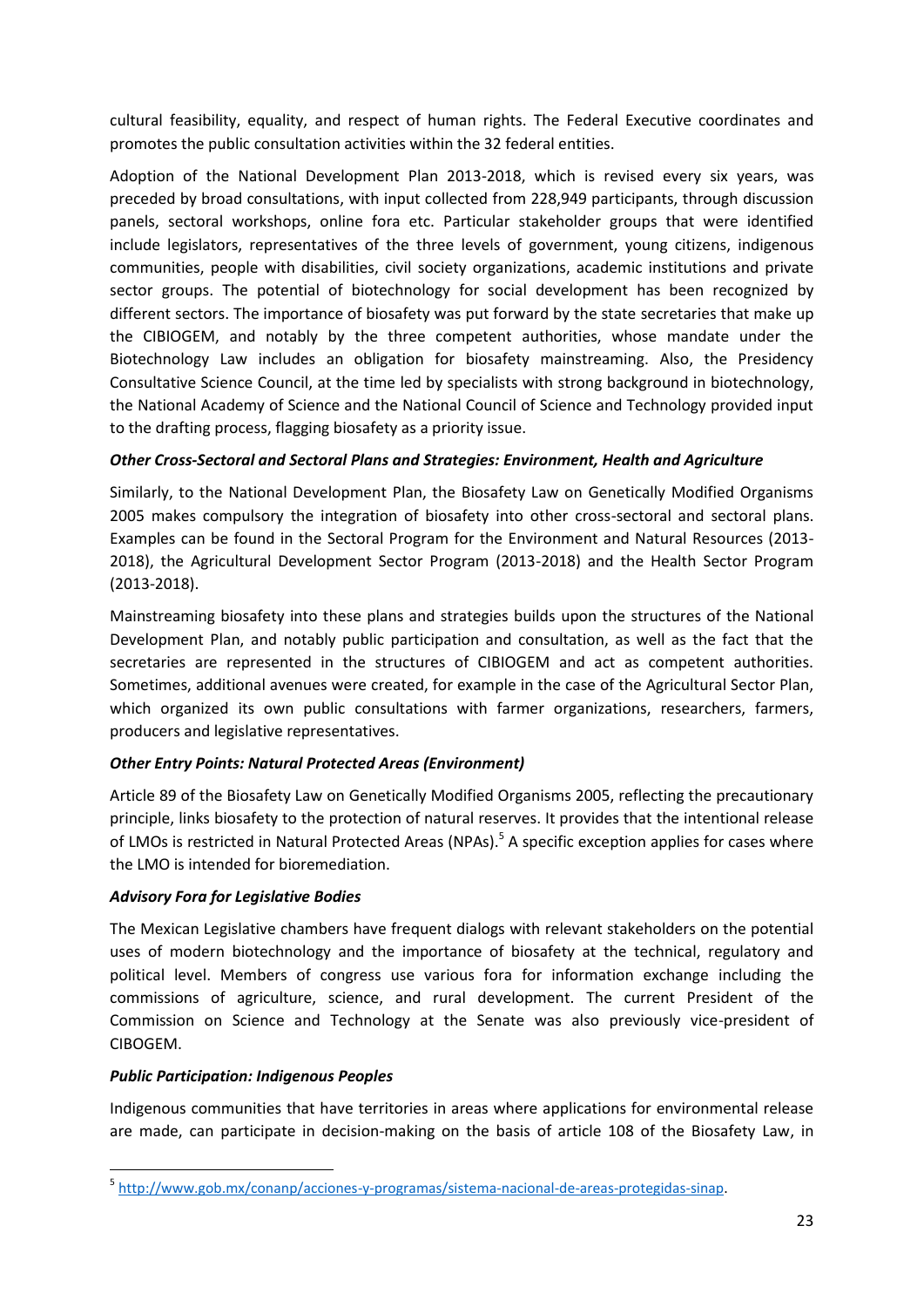accordance with their rights as recognized in the Mexican Constitution. The participatory process involves several phases: first, the community is contacted by the government through its authorities and representatives, and a work plan is drafted; then information on biosafety and the specific LMOs is provided to the community on the basis of their customary forms, cultural pertinence and respective language; after that, the community examines the information provided and manifest any doubts or requests. This is then followed by a consultative phase; and the follow up of any agreements reached along the process. Processes are often observed by human rights organizations and NGOs. Companies have so far not participated, but they may be included in the future.

#### *Capacity Building: Draft Inter-Institutional Platform for Information-Sharing*

The establishment of proper coordination and information-sharing mechanisms is considered a priority for the main competent secretaries. A unified platform for sharing information on biosafety has been under preparation since 2008, but finalization has proven difficult due to the large amount and diversity of information topics submitted under different processes, the distinct capacities of the institutions involved and the different internal systems. The latest CIBIOGEM working program has, however, put the initiative back on the agenda. Once established, the Platform would complement the already existing coordination and information sharing mechanisms. For instance, it will lay down the obligations to consult the different authorities on the distinct LMO authorization processes, and the opportunities for the six secretariats involved in CIBIOGEM to comment on the activities under the Biennial Working Program.

#### *Education: Activities run by the Secretary of Public Education*

The Secretary of Public Education is a member of CIBIOGEM, with federal powers on academic plans and educational activities at the national level. Given the importance that these activities have on mainstreaming biosafety, there is the need to strengthen its role within the Commission.

Activities that have been initiated in a sporadic manner include: capacity building for teachers (elementary school and technological education), workshops for university students on biosafety, and updated curricula in some academic programs, for example biology and biotechnology, to include biosafety in study plans.

# *Tools: National Laboratory Network on GMO Detection*

Over the years, Mexico has increasingly strengthened its national laboratories for LMO detection and identification. To synergize efforts and enhance the capacity of laboratories through the exchange of knowledge and expertise, a National Laboratory Network on GMO Detection was established. Guidance was developed in a collaborative process to ensure a high standard of work across all laboratories. This network includes a central node of government-certified laboratories from different sectors as well as laboratories in universities and public research institutions, which are interested in collaborating with the government. The laboratories of the central node periodically organize short and long term training courses. Altogether, by using reference controls, blind sample testing and sharing results and facing common challenges, the laboratories have built capacities to follow quality control processes to detect, identify and quantify LMOs

# *Tools: Internal Biosafety Commissions and Bioethics Committees*

Mexico's Biosafety Law establishes that notification to competent authorities has to precede the contained use of LMOs. The law further requires that with the notification, academic researchers and institutions carrying out activities on confinement with LMOs must also provide proof of the establishment of an internal Biosafety Commission at the institution. Many of these institutions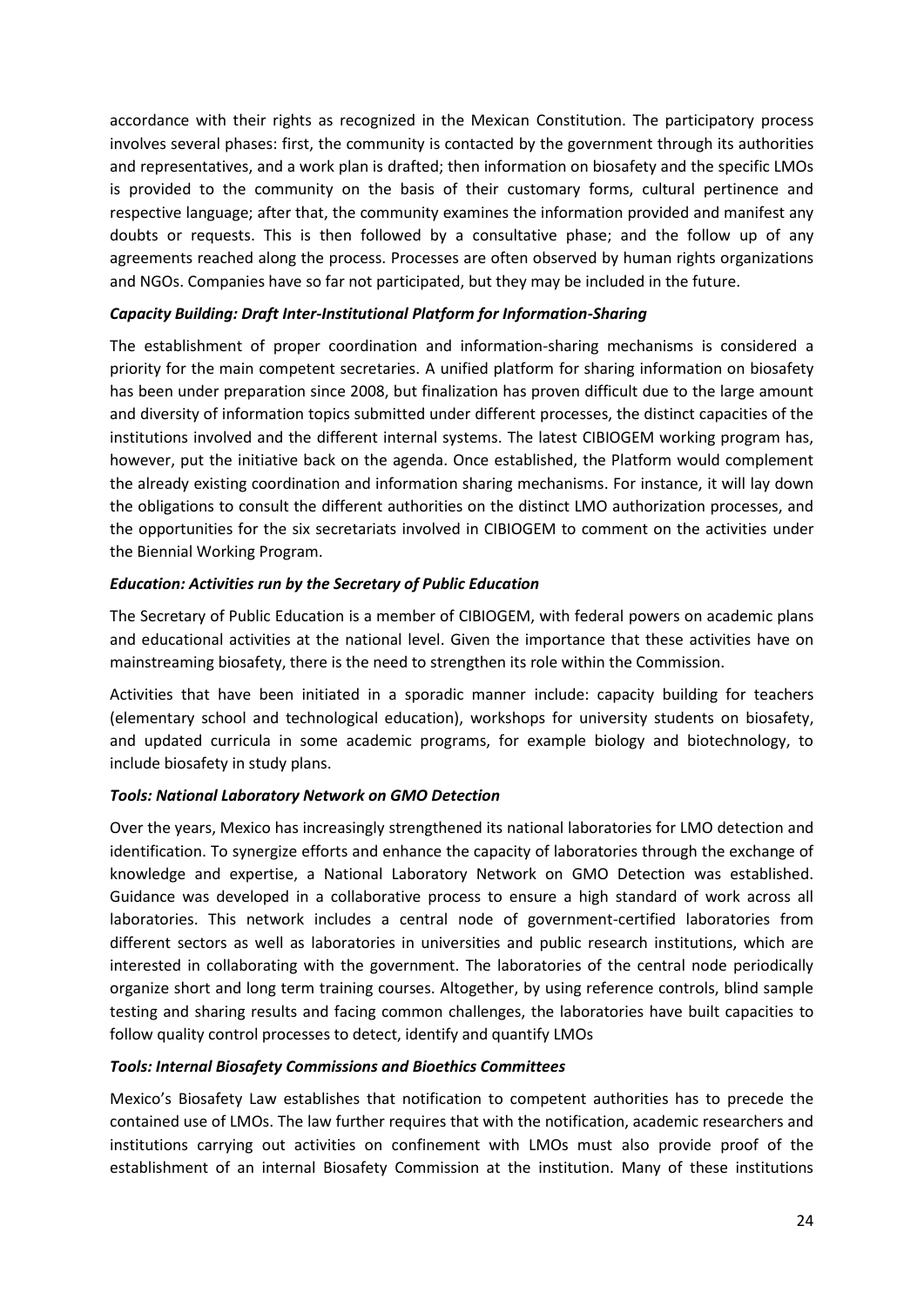already have a functioning Bioethics Committee, the tasks of which can be extended to also consider biosafety issues.

# *Tools: Pre-Existing Databases*

Several databases already existing in Mexico can be used and adapted for biosafety purposes. These include databases on the distribution of wild relatives of GM crops, non-target organisms, the distribution of pest organisms, and research laboratories. Examples of these databases include the following:

- **•** Endemic species $\frac{6}{5}$
- $\bullet$  Weeds<sup>7</sup>
- Species monitor $8$
- Information system for biodiversity centers $9$

# *Tools: Public Funding for Biosafety-Relevant Research*

As noted above, the FONDO CIBIOGEM, funded by the different state secretaries, supports academic research projects in the field of biosafety. Research results funded by the FONDO CIBIOGEM are made publicly available and are communicated through seminars, workshops and at the CIBIOGEM website, as well as scientific journals and academic conferences. The projects approved for funding need to respond to an identified need for information, including from regulators, which has been submitted to the Technical Committee of CIBIOGEM. The Scientific Consultative Council revises submissions and, with the approval of CIBIOGEM, research proposals are invited for submission on the approved topics. A recent example is the project 'Perceptions and attitudes of the Mexican urban population on the production and consumption of genetically modified organisms' which resulted in a book publication.

# <span id="page-25-0"></span>C. Key Lesson Learnt and Conclusion

A strong legal framework that explicitly expresses the need to consider the inclusion of the safe use of biotechnology in national plans and specific programs allows for functional biosafety mainstreaming processes, upon the responsibility of federal agencies, and relatively independently from political changes. Institutional competences grounded in law, together with a coordination framework amongst the involved government agencies, allow for an integrated, multi-sectoral approach towards the inclusion of biosafety in national policies. Biosafety is not viewed from the point of view of a single institution, but instead, is addressed transversally in several objectives and action lines, as part of the National Development Plan.

However, even with a strong legal framework, education, information and communication remain big challenges to be addressed, as lack thereof may impede proper implementation.

# <span id="page-25-1"></span>4.8 Moldova

1

# <span id="page-25-2"></span>A. Introduction

Moldova's desk study identifies, and provides a detailed analysis of, a broad range of potential entry points for mainstreaming (12 policy and 24 legal instruments) in the field of: environmental protection, agriculture and food processing, health care, trade, custom services, consumer protection

<sup>6</sup> [http://www.biodiversidad.gob.mx/especies/endemicas/endemicas.html.](http://www.biodiversidad.gob.mx/especies/endemicas/endemicas.html) 

<sup>&</sup>lt;sup>7</sup> [http://www.conabio.gob.mx/malezasdemexico/2inicio/home-malezas-mexico.htm.](http://www.conabio.gob.mx/malezasdemexico/2inicio/home-malezas-mexico.htm)

<sup>&</sup>lt;sup>8</sup> http://www.biodiversidad.gob.mx/especies/mespecies/index.html.

<sup>9</sup> [http://www.sinarefi.org.mx/sistemas/sibg/germocallihomepage.php.](http://www.sinarefi.org.mx/sistemas/sibg/germocallihomepage.php)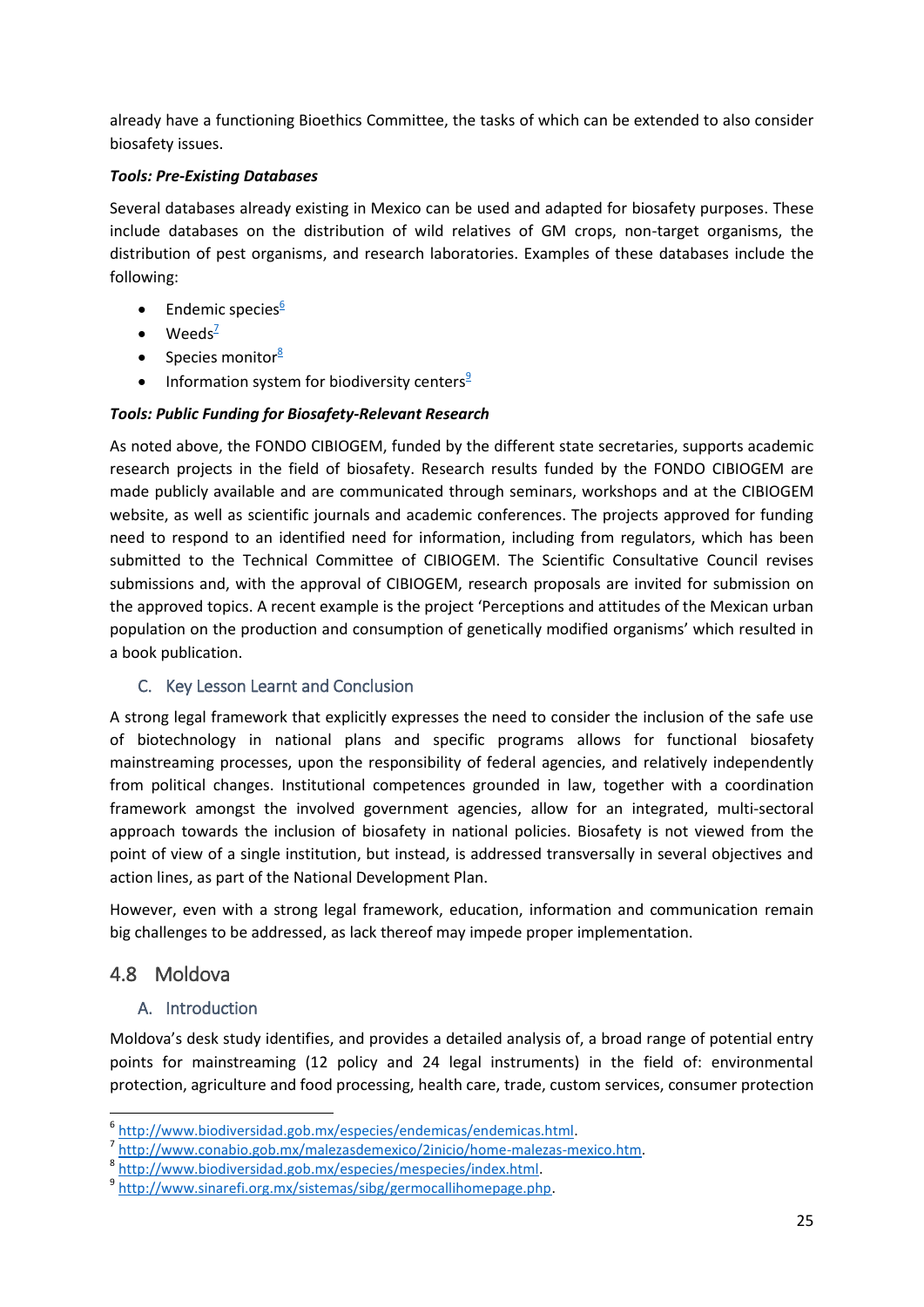and public information. Current practices and practical examples of how biosafety has been mainstreamed in these instruments appear to be at a modest level. Examples of mainstreaming are mostly based on the overarching National Biosafety Law 2001 and its implementing regulations, legislation which is currently under revision. Most examples of mainstreaming relate to the agricultural sector.

# <span id="page-26-0"></span>B. Key examples and Good practices

#### *Overarching Departure Point: NBSAP 2015-2020*

The National Strategy on Biodiversity for the period 2015-2020 and Action Plan (NBSAP) is an important mechanism for cross-sectoral coordination of biosafety mainstreaming. The NBSAP includes references to institutional and financial resources, including budgetary and external resources for its implementation. It further includes specific provisions for implementation of the Cartagena Protocol on Biosafety, and its objective 1.4 identifies the need for the development and promotion of regulation on GMOs' deliberate release into the environment and market authorization, in accordance with EU legislation.

Various governmental bodies are involved in the implementation of the NBSAP, and are obliged to mobilize resources to bring their sectoral legislation in compliance, including the Ministries of the Environment, Health, and Agriculture and Food Industry. These bodies develop annual working plans, including steps for NBSAP implementation, under the coordination of the Ministry of Economy.

# *Entry Points: A Consultative Approach to Integration in Agricultural and Related Health Regulations*

Various examples of biosafety mainstreaming in the agricultural and food sector provides can be found in Moldova. The Law on Agro-Food Ecological Production 2005 includes a reference to LMOs; the Law on the Protection of Plant Varieties 2008 includes requirements for LMO authorization and patents; the Law on Seeds 2013 includes provisions on GM seed production, their marketing, import, export, re-export, packaging and labelling, with cross-reference to the National Biosafety Law. The Law on Food Products 2004 includes LMOs labelling requirements; and the Law on sanitaryveterinary activity has some provisions on the presence and control of LMOs in animal products and feed – an activity for which the Ministries of Agriculture and Food Industry, Health, and the Environment are responsible.

Different actors and processes were involved in the mainstreaming of biosafety into these particular instruments. Mainstreaming into the Law on Seeds and the Law on the Protection of Plant Varieties was initiated upon recommendation of the Parliamentary Commission for public administration, regional development, environment and climate change. The Laws on agro-food ecological production, food products and sanitary-veterinary activity were amended primarily with a view to implement Moldova's Association Agreement with the EU, and notably ensure compliance with Directive/2001/18/EC (EU) on the deliberate release of GMOs.

The legislative process, moreover, allows for broad stakeholder participation and the expression of biosafety concerns by the public. Consultations are publicly announced, and new drafts and revisions are made available to the public. Consulted parties include all relevant sectors' ministries.

Lastly, a working group within the Ministry of Agriculture and Food Industry was established for better implementation of the Law on agro-food ecological production, and included a representative of the Ministry of the Environment, in charge of the coordination of biodiversity and biosafety activities.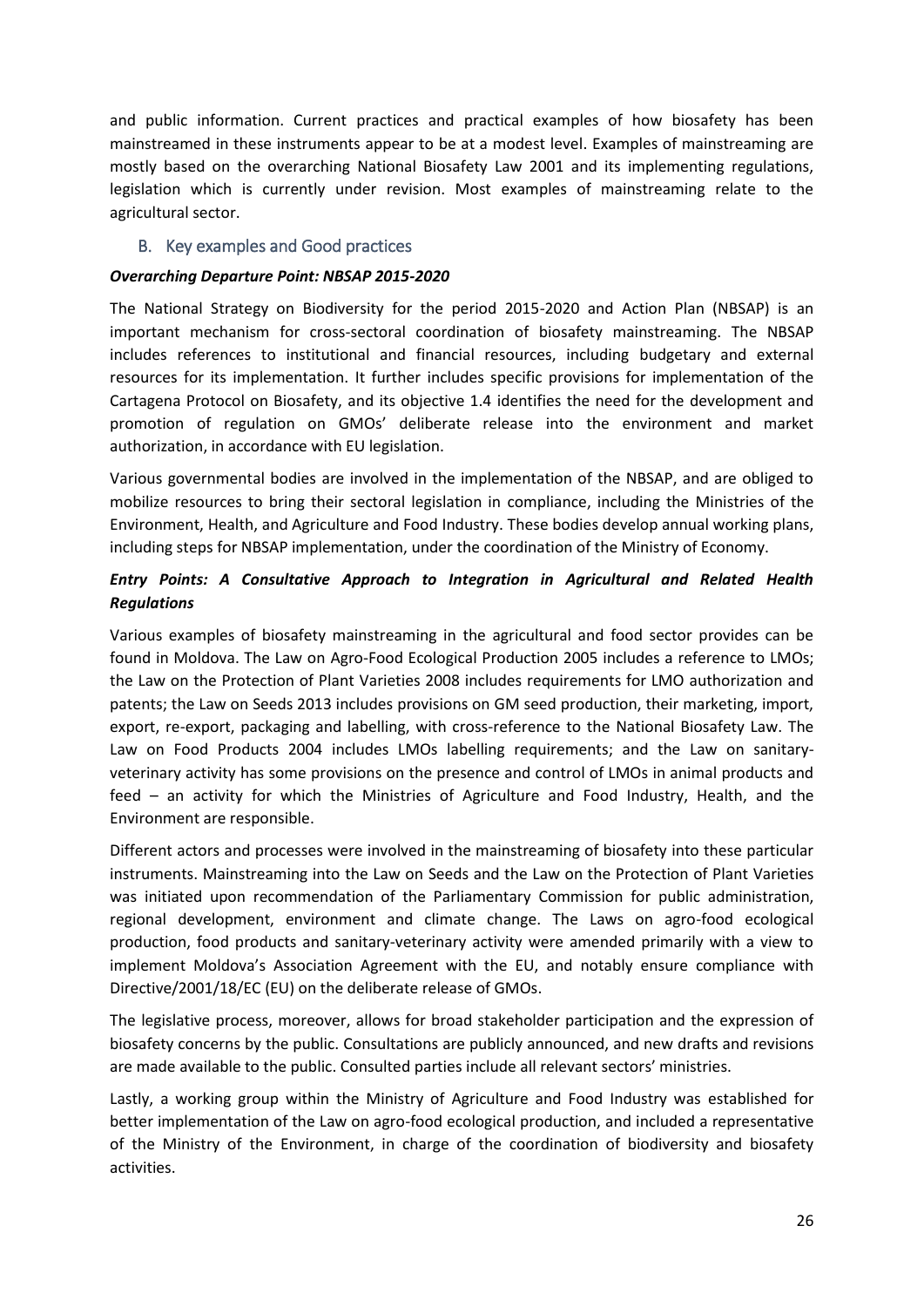#### *Institution: Cross-Sectoral Interdisciplinary Decision-Making Body*

The National Biosafety Committee is responsible for the examination and decision-making on applications for LMOs. It also monitors LMO activities and collaborates with governmental authorities and scientific institutions. The Committee operates as the inter-ministerial authority and consists of 14 members, including two members from the Ministry of the Environment, which have the functions of the Chairman and the Secretary of the National Committee respectively, four members from the Academy of Sciences, three members from other scientific institutions and universities with biological or medical profiles and one member from each of the national ministries for economy, agriculture and food industry, health care, standardization and metrology, as well as from environmental NGOs.

# *Institution: Independent, Non-Profit Biosafety Organization for Capacity-Building*

The Biosafety Office is an independent non-commercial, non-profit organization, established by order of the Ministry of the Environment. It seeks to promote and strengthen government, academic and civil society capacities to implement activities on biosafety. Amongst others, the Biosafety Office: helps design and implement biosafety legislation; provides risk assessment of socio-economic impacts; facilitates the creation of databases and monitoring systems; and implements awareness and information activities for civil society, relevant specialists and decision makers.

#### *Public Participation: Regulation on Public Information and Consultation*

The Regulation on information and public consultations of 2002 provides for the provision of information to the broader public during the consultation phase of the decision-making process on LMO authorizations, including which information may not be kept secret upon confidentiality grounds. The regulation was developed based on the Aarhus Convention and the Cartagena Protocol.

#### *Education: University Courses*

Moldova has promoted education initiatives to integrate biosafety in the university curricula and long term training. These include a university course on "Genetically Modified Organisms" for undergraduate students, as well as special courses on "Biosafety and Sustainable Development" and "Modern and classic biotechnology" for master degree students, as part of the molecular biology university curricula in the State University of Moldova, Faculty of Biology and Soil Sciences. A course on biosafety knowledge and the Cartagena Protocol on Biosafety (Juridical aspects of the international law) is also part of university courses in molecular biology at the University of the Academy of Sciences of Moldova, as well as of the agronomy faculty of the Agrarian University of Moldova.

A special master degree on biosafety is currently awaiting approval in the Faculty of Biology and Soil Sciences of the State University. It takes a multidisciplinary approach, including courses from specializations like botany, zoology, molecular biology, ecology, microbiology, algology, animal physiology and sanocreatology, medicine, geography, soil sciences etc.

# <span id="page-27-0"></span>C. Key Lesson Learnt and Conclusion

The mapping exercise under this project has shown that Moldova needs to focus its attention on bringing together stakeholders to improve cross-sectoral dialogues and clarify different roles. Mechanisms to strengthen mainstreaming include: increasing political support through consultation and awareness raising; improving cross-sectoral cooperation and generating more financial resources; developing a roadmap for mainstreaming and training mechanisms for new personnel;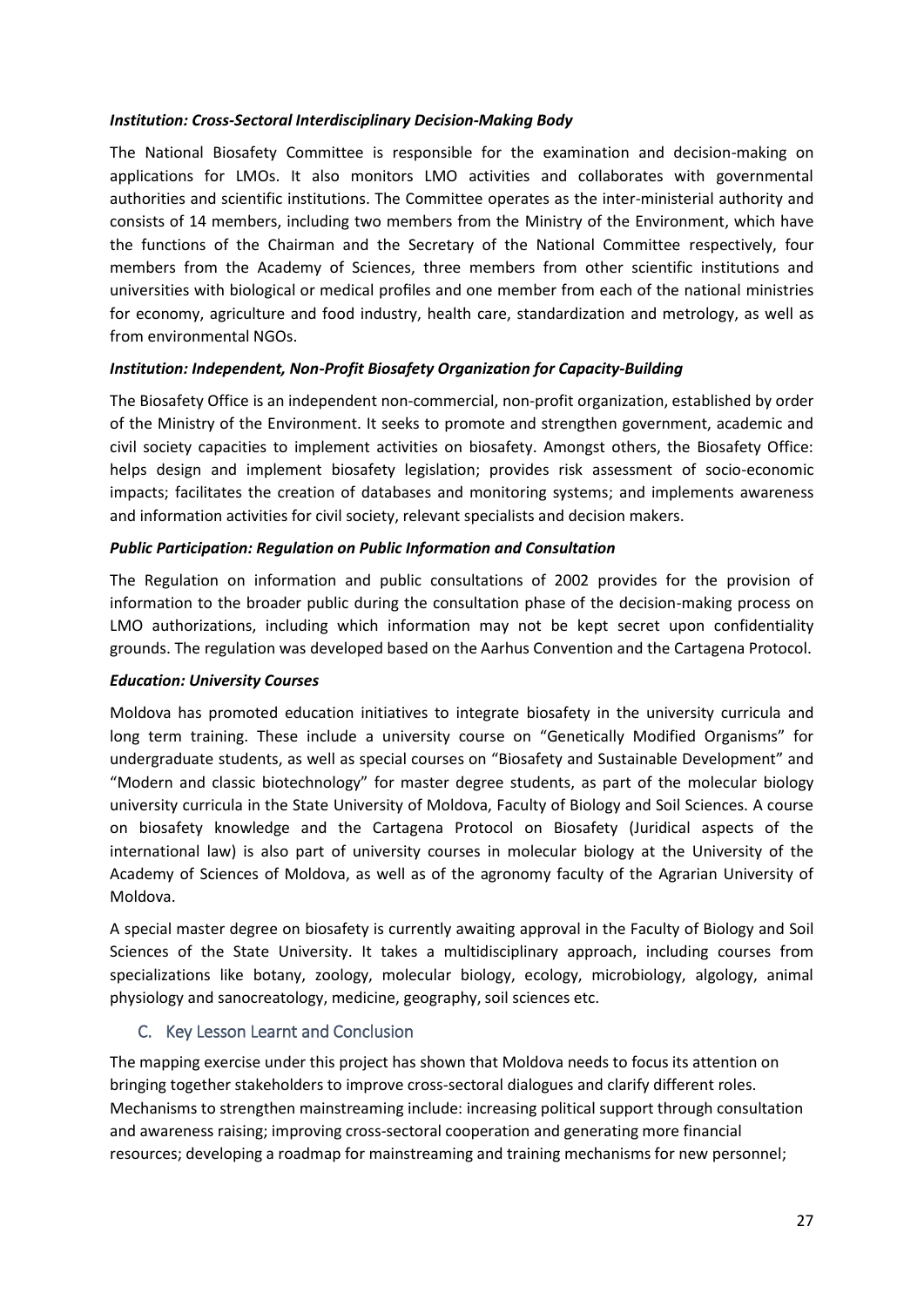and further working on biosafety education and strengthening regional and sub-regional cooperation.

# <span id="page-28-0"></span>4.9 Uganda

# <span id="page-28-1"></span>A. Introduction

The National Biotechnology and Biosafety Policy 2008 is currently the core instrument on biosafety in Uganda, in absence of specific legislation. The policy will be operationalized by the draft National Biotechnology and Biosafety Bill 2012, once passed into law. The new bill would provide for clear legal rules on biosafety research and development in accordance with the Cartagena Protocol. It would also establish a Competent Authority and a National Focal Point, a National Biosafety Committee and Institutional Biosafety Committees.

Although current efforts regarding the regulation of biosafety have focused on the drafting and implementation of the legislation, Uganda's study also recognizes successful mainstreaming practices, as well as the opportunities that the drafting of new legislation may provide for further mainstreaming into cross-sectoral and sectoral instruments. Such activities are, furthermore, put on the political agenda against the backdrop of ongoing field trials by Uganda's National Agriculture Research Organization and increasing numbers of applications; and are strategically guided from integration of biosafety consideration into the National Biodiversity Strategy and Action Plan.

# B. Key examples and Good practices

# <span id="page-28-2"></span>*Overarching Departure Point: NBSAP 2015-2020*

Uganda has extensive experience with the mainstreaming of biosafety on a strategic level, for example into the National Biodiversity Strategy and Action Plan 2015-2025 (NBSAP II). During the review and updating of the previous NBSAP, NBSAP I, a working group was constituted to collect and synthesize information on the status of biotechnology and biosafety in Uganda. Based on the information obtained, and with guidance from the national focal points for the Cartagena Protocol and the CBD, the working group proposed national targets on biotechnology and biosafety to be included in NBSAP II. Its objective is to harness modern biotechnology for socio-economic development, with adequate safety measures for human health and the environment, including biodiversity. The tools for achieving this objective, will include an Environment and Social Impact Assessment (ESIA) for biotechnology policies and projects, once the Bill is passed into law, the promotion integration of biotechnology value in macroeconomic frameworks. Implementation of national targets is to be achieved by target champions. These target champions are Government institutions whose mandate directly relates to the specific national targets.

The review and updating of NBSAP II provided the opportunity to create awareness on biosafety, which allowed for further mainstreaming of biosafety into other strategic policy frameworks. Such activities are supported by the Ministry of Finance, which in its First Budget Call Circular on Preparation of the Budget Framework Papers and Preliminary Budget Estimates 2017-2018 guided and advised sectors to implement the national biodiversity targets stipulated in NBSAP II, including those on biosafety.

# *Strategic, Priority Entry Point: Uganda Vision 2040 and the National Development Plan II*

The National Vision 2040 intends to transform Uganda from a peasant to a modern and prosperous country by 2040. It singles out biotechnology as a key innovative pathway, but also identifies the challenges posed to the environment and natural resources emanating from the use of LMOs. Biosafety and Biotechnology were mainstreamed in the Uganda Vision 2040 as a result of national,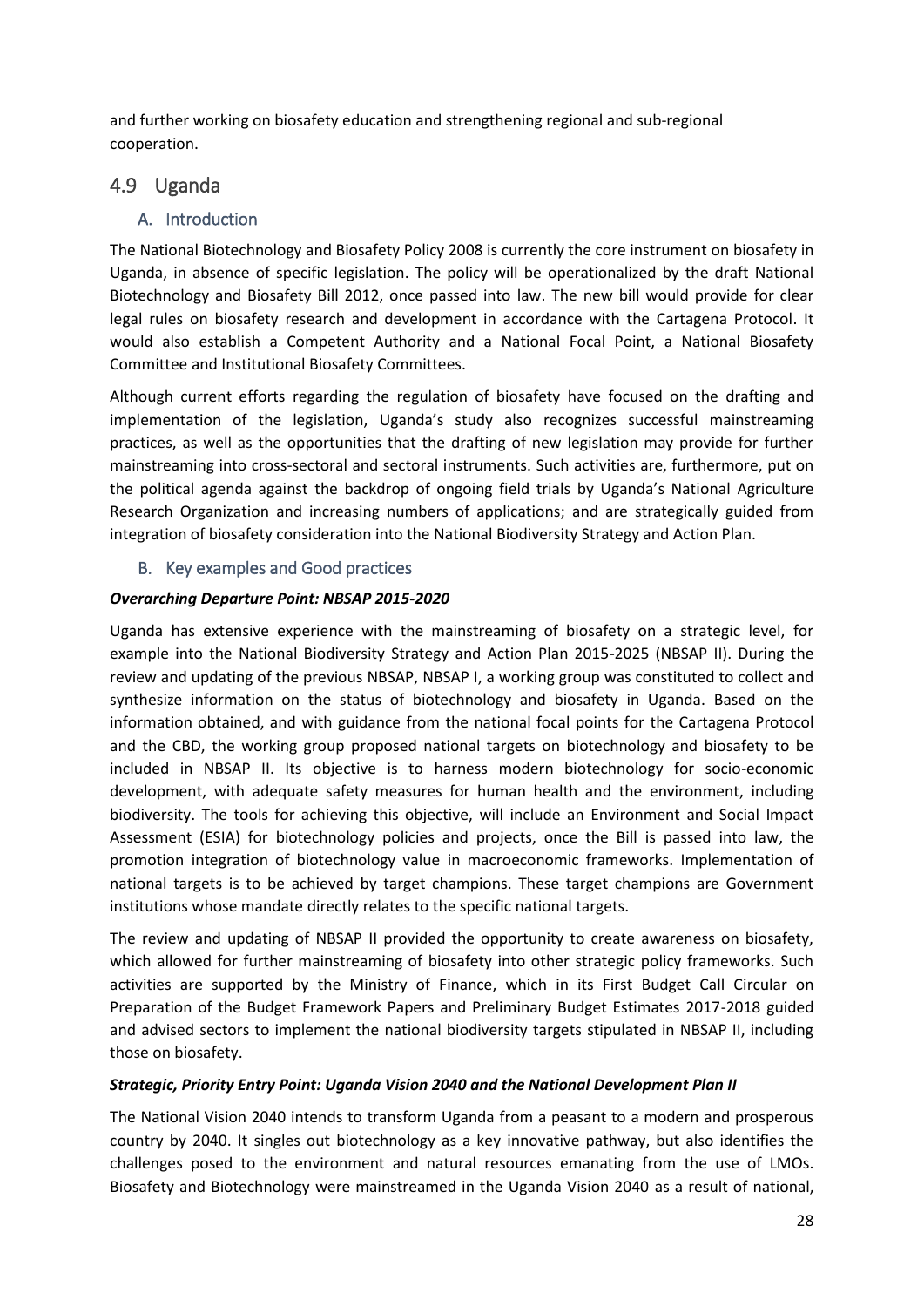sectoral and local government consultations. Widespread consultation processes were undertaken among state and non-state actors (private sector and civil society) who play key roles in its implementation.

The Vision is a broadly formulated strategic document and does not provide detailed provisions on biosafety, but together with NBSAP II, it has provided the basis for further integration into Uganda's revised National Development Plan II (NDP II). Integration of biosafety was made possible with support from the National Planning Authority, and the President, support which was generated by emphasizing the economic losses associated with biodiversity losses. As biosafety was not included prominently in the NDP I, NDP II presented the opportunity to renew Uganda's commitment to biosafety by clearly enumerating various strategic interventions aimed at promoting biosafety.

The NDP II is a high-level priority instrument for Uganda's government. It was recognized from the beginning that mainstreaming into this cross-sectoral plan could spark further mainstreaming on a sectoral level and lower levels of regulation, particularly if supported by strong budget allocations. Uganda sought and succeeded to link biosafety to the development goals within the plan, including environmental goals of sustainable use of natural and genetic resources, health and development, and to highlight biosafety as an essential condition for biotechnological innovations for national development.

# *Ongoing Activities: a Consultative Approach to Mainstreaming into Environmental Laws and Policies*

The current National Environment Act, which does not include provisions on biotechnology and biosafety, is currently under revision. The proposed National Environment Bill 2016 provides that the National Environment Management Authority (NEMA), being the CBD National Focal Point, may, in consultation with the National Competent Authority, issue guidelines and prescribe measures for the protection of the environment and management of risks to human health from genetically modified organisms, and on liability and redress in respect to damage inflicted on biological diversity and / or the environment arising from genetically modified organisms. The Bill was drafted in consultation with the Uganda National Council for Science and Technology, scientists and experts and the CBD National Focal Point. It was presented to different stakeholders including at national and subnational level to obtain comments from experts, political leaders and public.

The activities regarding the National Environment Bill 2016 are complemented by the revision of the National Environment Management Policy 1994. The policy provides a framework policy broadly addressing management of all matters relating to environment and natural resources in Uganda. The policy is reviewed to take into account the prevailing environmental circumstances in Uganda since 1994, and also to capture new and emerging issues. Wide stakeholder consultations were conducted at the national and district level, as well as focused group discussions with technical officers and experts in biotechnology and biosafety. This approach made it possible to identify gaps and mainstream biosafety and biotechnology in the final draft. The draft policy was presented to the Ministry of Water and Environment and to the Policy Committee, which is comprised of ministers representing: natural resources; agriculture, animal industry and fisheries; finance and economic development; education; health; lands, housing and urban development; local government; gender and community development; tourism, wildlife and antiquities; and trade and industry. The Committee is chaired by the Prime Minister and, with the National Environment Management Authority appointed as the Secretariat, the Committee provides opportunities for biodiversity and biosafety mainstreaming. The draft policy aims to ensure the safe application of biotechnology and promote use of biotechnology for socio-economic development while managing concerns associated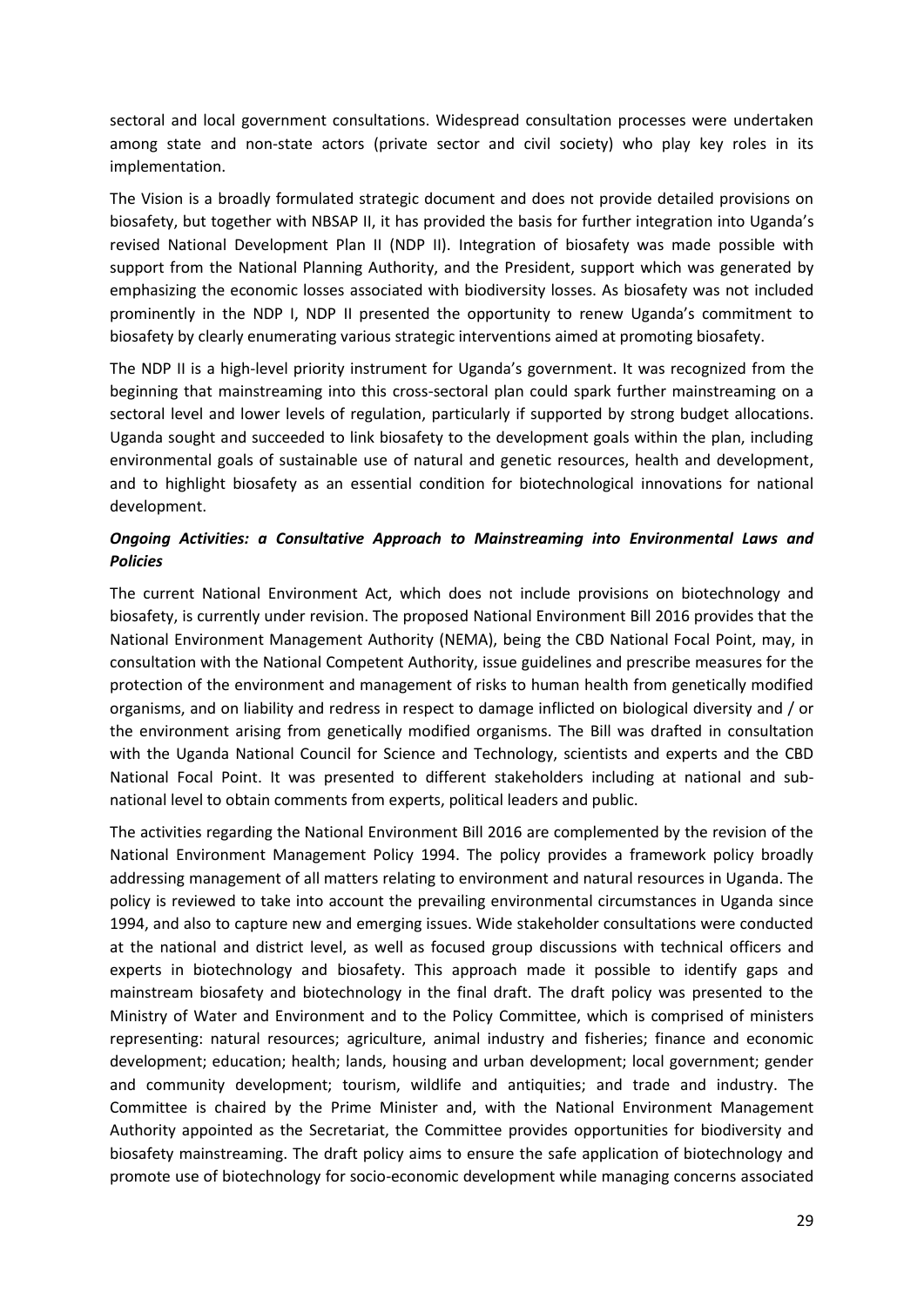with its application, to be implemented through relevant laws and regulations. It contains precautionary measures, the drafting and implementation of the new Biosafety Bill and capacity building and awareness raising on biosafety.

# <span id="page-30-0"></span>C. Key Lesson Learnt and Conclusion

Uganda has learnt that mainstreaming of biosafety into overarching strategic frameworks like the National Biodiversity Strategy and Action Plan II and the National Development Plan II can catalyze further mainstreaming on sectoral and district (sub-national) legislative levels. Targeting high-level, development-focused entry points may, furthermore, allow for easier budget generation. Moreover, awareness amongst the public and government agencies is crucial for mainstreaming, and, as still very limited in Uganda, a targeted priority.

# <span id="page-30-1"></span>5 Major Challenges

The studies identify a range of challenges that countries have encountered in biosafety mainstreaming, which may be divided into challenges of a legal or institutional nature and capacityrelated issues.

With regard to legal and institutional challenges, the **absence of an overarching legal framework** of biosafety- specific legislation or **shortcomings in the implementation** of existing biosafety legislation were identified in many desk studies as a major challenge. This has led to some extent to diverting attention from (further) mainstreaming of biosafety into cross-sectoral and sectoral legislation, policies and institutional frameworks, as the primary concern is the development of such overarching (legal) frameworks. Also, and sometimes even when biosafety-specific legislation is in place, pilot countries reported that they were **lacking an overall national biosafety vision** to guide national action in an integrated manner and to increase political awareness among cross-sectoral and sectoral institutions.

Additionally, challenges within the institutional framework were identified regarding the **absence of formal frameworks and effective mechanisms to enhance cooperation, communication and the exchange of information** between relevant authorities – including biosafety and cross-sectoral and sectoral authorities. As a consequence, a **lack of coordination** in the development and implementation of different legal and policy instruments relevant to mainstreaming was sometimes observed. Lastly, **unbalanced representation of interests** within institutional frameworks has been noted as a concern that would impede proper cooperation and coordination of efforts on mainstreaming.

In terms of issues related to capacity needs, the desk studies showed that **financial limitations** inhibit effective mainstreaming of biosafety. Reference was made in this regard to a lack of funding made available to develop and implement mainstreaming strategies and to train and engage experts. In relation to the latter, issues with regard to **a lack of human capacities and expertise** were observed. Other challenges that were mentioned in the studies are lack of **awareness and expertise** amongst government staff in relevant departments. The pilot countries did, however, not always differentiate between capacities needed to improve the general implementation of biosafety legislation and specific capacities needed to foster mainstreaming. Countries report that it is of particular importance to increase awareness among sectoral institutions regarding the contribution of biosafety to the conservation of biological diversity and sustainable development and to build capacity on specific methods and techniques for mainstreaming. It was recognized that there is a **lack**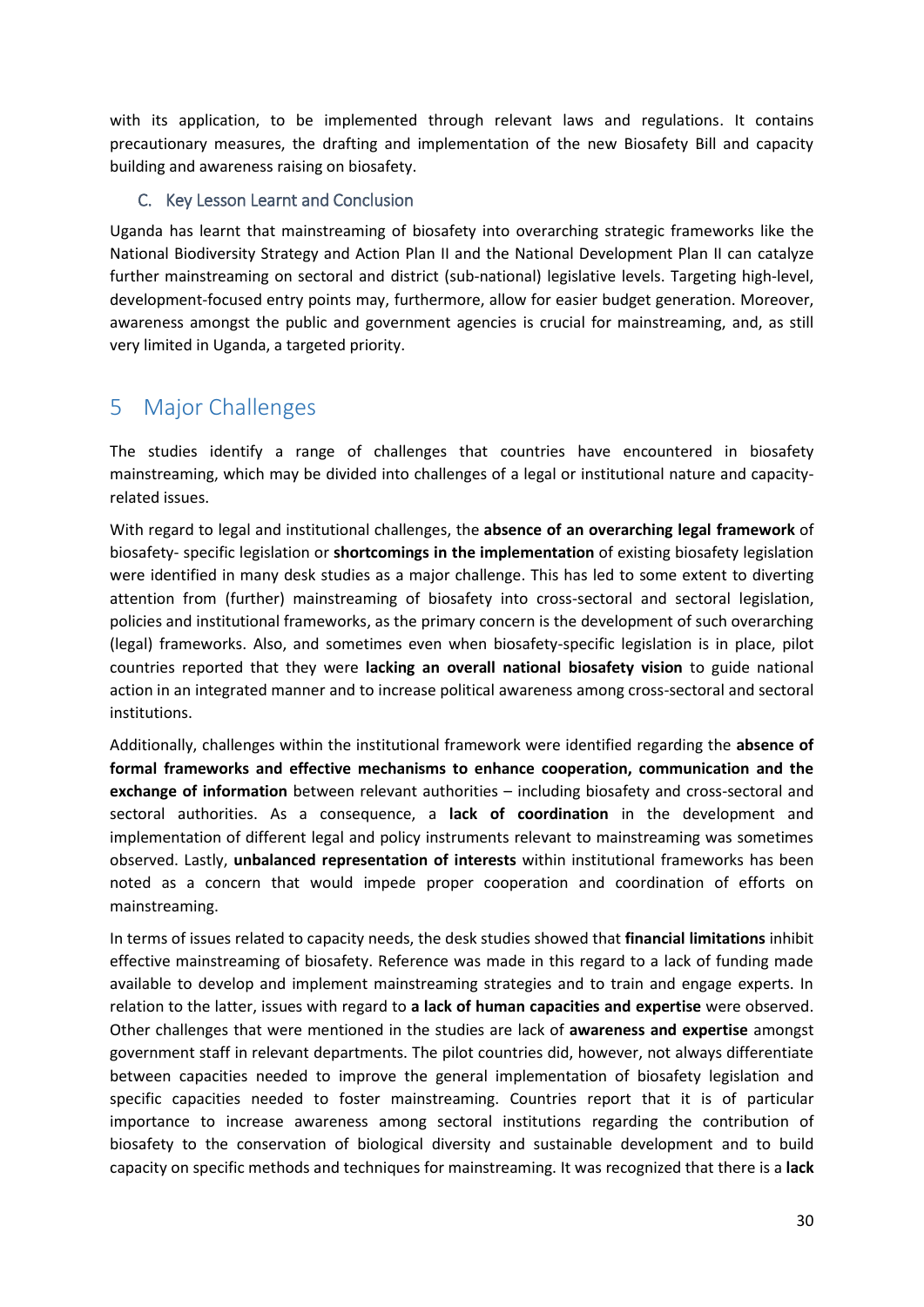**of capacity-building activities** in this regard, **and effective training materials** translated into local languages, as well as having relevant legislation translated into local languages.

Lastly, some pilot countries observed **a lack of mechanisms for public participation and awareness.**  To the extent that such mechanisms are considered as tools to enhance awareness and political will among cross-sectoral and sectoral decision-makers, their absence constrains biosafety mainstreaming.

The studies make several recommendations as to how to address the identified challenges (above [5\)](#page-30-1). It must be noted, however, that such recommendations often reflect good intentions for improvements that have not yet been implemented. The lessons that follow from the good practices of other countries may provide more valuable sources of inspiration to tackle persistent problems. Links between the challenges of one country and the experiences of another were made during the workshops in Moldova. A few noteworthy lessons for biosafety mainstreaming can be identified.

# <span id="page-31-0"></span>6 Recommendations and Lessons Learnt

At the very core of a strong regulatory and institutional framework on biosafety mainstreaming one will find: ample **awareness** on biosafety amongst the public and authorities, with a strong **legal framework** which supports continuous action and sufficient **financial resources** to implement actions. There is not a simple solution where elements are lacking, thus inhibiting action on the mainstreaming of biosafety, as a multitude of national circumstances, factors and interests will come into play.

However, some general lessons may be drawn from the desk studies for inspiration on how to deal with the challenges specific to a country. Firstly, the studies stress the importance of **an overarching vision** on mainstreaming and a framework of action on biosafety, setting out general objectives, specific targets with possibly indicators for success, as well as realistic timelines and a division of tasks. Whereas a strategic document in this regard may serve to increase political awareness and support, the drafting processes, if undertaken in a participative manner involving cross-sectoral and sectoral government representatives through consultations and roundtables, may also have this effect.

The importance of awareness-raising, as well as capacity-building, public participation and education, must also be stressed within the broader context of mainstreaming into selected cross-sectoral and sectoral legislation, policies and institutional frameworks. **Awareness-raising** activities to enhance a general understanding of biosafety and targeting a broad range of stakeholders like government institutions, research community, industry, indigenous people and local communities and environmental NGOs, may include briefing sessions and workshops, roundtables for discussion and media outreach through radio, television and booklets. **Capacity-building** activities to generate the specific knowledge needed for the proper implementation of the biosafety framework and actions on mainstreaming by government authorities, laboratories and border control agencies, may include the organization of legal and technical training workshops, distribution of manuals and guidelines, the setting up of networks and platforms for knowledge exchange and the provision of advice and technical support upon request. **Education** activities for students and professionals include the organization of biosafety courses and modules on all levels of education, and guest-seminars by biosafety authorities. Lastly, **public participation** activities include the consultation of the public in decision-making on LMOs, in the drafting or revision of biosafety legislation or the entry points for mainstreaming and may in particular aim to involve indigenous people and local communities.